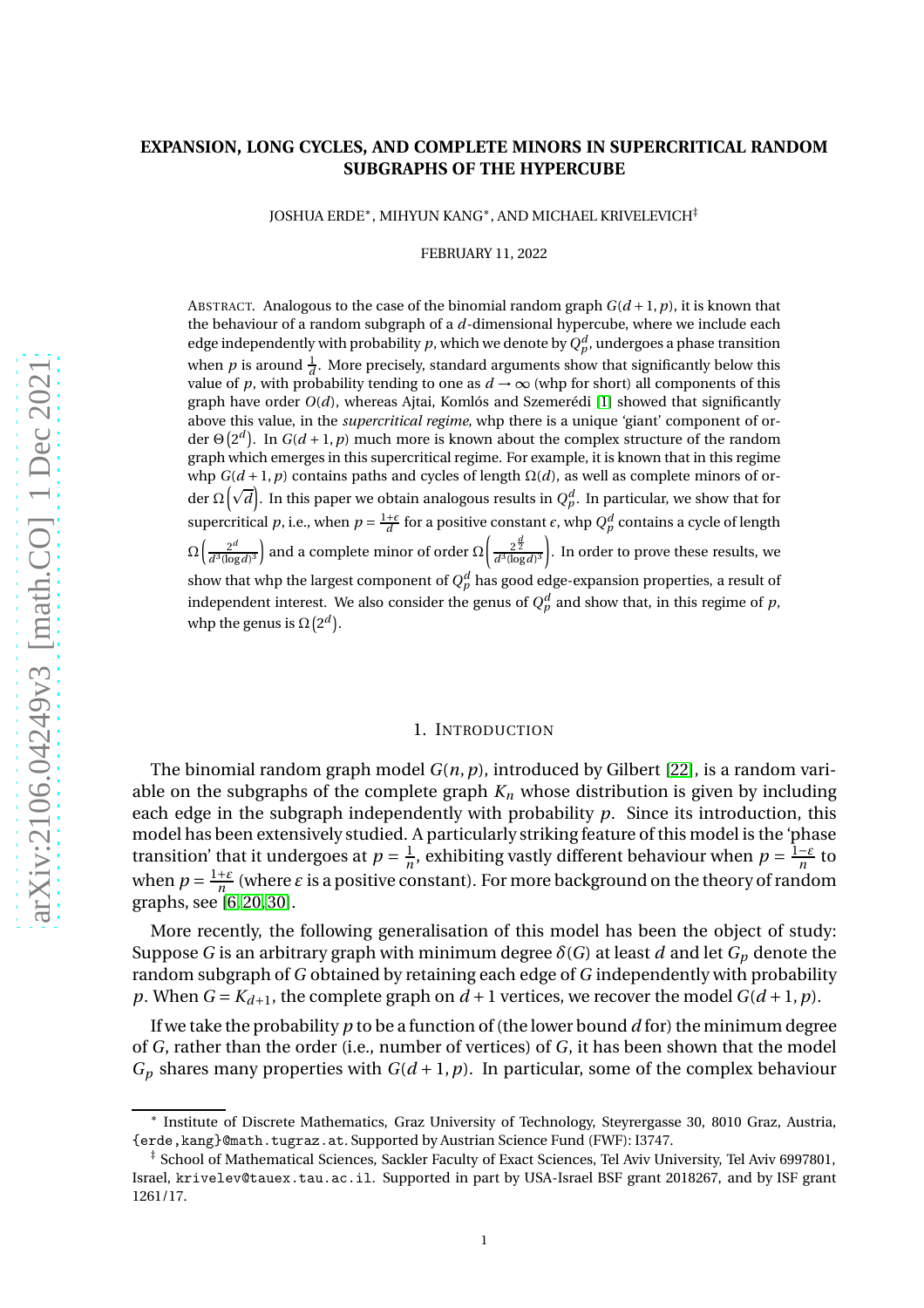which occurs whp<sup>[1](#page-1-0)</sup> in  $G(d+1, p)$  once we pass the critical point of  $p = \frac{1}{d}$  $\frac{1}{d}$  also occurs whp in *G*<sub>*p*</sub> in the same regime of *p*. For example, when  $p = \frac{1+\varepsilon}{d}$  for  $\epsilon > 0$ , it has been shown that whp *G<sup>p</sup>* contains a path or cycle of length linear in *d*, see [\[16,](#page-14-4) [37,](#page-15-0) [38\]](#page-15-1). Furthermore, for this range of *p* it has been shown by Frieze and Krivelevich [\[21\]](#page-14-5) that whp *G<sup>p</sup>* is non-planar and by Erde, Kang and Krivelevich [\[17\]](#page-14-6) that in fact, whp  $G_p$  contains a complete minor of order $^2$  $^2$   $\tilde{\Omega}\bigl(\sqrt{d}\bigr)$ and hence has genus  $\tilde{\Omega}(d)$ . Similarly, when  $p = \omega\left(\frac{1}{d}\right)$  $\frac{1}{d}$ ), whp  $G_p$  contains a path or cycle of length  $(1 - o(1))d$ , as shown in [\[35,](#page-15-2) [42\]](#page-15-3). In addition, when  $p = (1 + \varepsilon) \frac{\log d}{d}$  $\frac{g}{d}$  for  $\epsilon > 0$ , whp  $G_p$ contains a path of length *d* and in fact even a cycle of length *d* + 1, see [\[23,](#page-14-7) [35\]](#page-15-2) respectively. All of these results generalise known results about the binomial model  $G(d+1, p)$ .

The model  $G(d+1, p)$  shows that these results are optimal when G can be an *arbitrary* graph, but for *specific* graphs *G*, they may be far from the truth. One particular graph for which the model  $G_p$  has been studied extensively is the  $\emph{hypercube}$  Q<sup>d</sup> , the graph with vertex set  $V\left(Q^{d}\right)$  = {0, 1}<sup>d</sup> and in which two vertices are adjacent if they differ in exactly one coordinate. Throughout this paper we will write  $n := 2^d$  for the order of the hypercube and we note that  $|E(Q^d)| = \frac{nd}{2}$ .

Random subgraphs of the hypercube were first studied by Saposhenko [\[43\]](#page-15-4) and Burtin [\[12\]](#page-14-8), who showed that  $Q_p^d$  has a threshold for connectivity at  $p = \frac{1}{2}$  $\frac{1}{2}$ ; for a fixed constant  $p < \frac{1}{2}$ 2 whp  $Q_p^d$  is disconnected and for a fixed constant  $p > \frac{1}{2}$  whp  $Q_p^d$  is connected, and this result was strengthened by Erdős and Spencer [\[18\]](#page-14-9) and by Bollobás [\[4\]](#page-14-10). Bollobás [\[5\]](#page-14-11) also showed that  $p = \frac{1}{2}$  $\frac{1}{2}$  is the threshold for the existence of a perfect matching in  $Q_p^d$ . Very recently, answering a longstanding open problem, Condon, Espuny Díaz, Girao, Kühn and Osthus [\[14\]](#page-14-12) showed that  $p = \frac{1}{2}$  $\frac{1}{2}$  is also the threshold for the existence of a Hamilton cycle in  $Q^d_p$ .

It was conjectured by Erdős and Spencer [\[18\]](#page-14-9) that  $Q_p^d$  should undergo a similar phase transition at  $p = \frac{1}{d}$  $\frac{1}{d}$  as  $G(d+1, p)$  does: It is relatively easy to see, by a coupling with a branching process, that when  $p = \frac{1-\epsilon}{d}$  for  $\epsilon > 0$ , whp all components of  $Q_p^d$  have order  $O(d)$ , but they conjectured that when  $p = \frac{1+\epsilon}{d}$ , whp  $Q_p^d$  contains a unique 'giant' component whose order is linear in *n* = 2 *d* . This conjecture was confirmed by Ajtai, Komlós and Szemerédi [\[1\]](#page-13-0).

<span id="page-1-2"></span>**Theorem 1.1** ([\[1\]](#page-13-0)). Let  $\epsilon > 0$  be a constant and let  $p = \frac{1+\epsilon}{d}$ . Then there exists a  $\gamma > 0$  such that whp the largest component of  $Q_p^d$  has order at least  $\gamma n.$ 

Ajtai, Komlós and Szemerédi also indicated that it is possible to show that there is a unique 'giant' component of linear order in *n*, whose order is  $(\gamma(\epsilon) + o(1))$  *n* where  $\gamma(\epsilon)$  is the survival probability of the  $Po(1 + \epsilon)$  branching process. These results were later extended to a wider range of *p*, describing more precisely the component structure of  $Q_p^d$  when  $p = \frac{1+\epsilon}{d}$  with *ǫ* = *o*(1) by Bollobás, Kohayakawa and Łuczak [\[7\]](#page-14-13), by Borgs, Chayes, van der Hofstad, Slade and Spencer [\[11\]](#page-14-14), and by Hulshof and Nachmias [\[29\]](#page-14-15), with the correct width of the critical window in this model being only recently identified by van der Hofstad and Nachmias [\[27\]](#page-14-16). For a more detailed background on the phase transition in this model, see the survey of van der Hofstad and Nachmias [\[26\]](#page-14-17).

If we consider the structure of  $Q_p^d$  above this critical threshold of  $p=\frac{1}{d}$  $\frac{1}{d}$ , then we can conclude from the results in the  $G_p$  model mentioned earlier that whp  $Q_p^d$  contains a path and

<sup>&</sup>lt;sup>1</sup>Throughout the paper, all asymptotics will be considered as  $d \rightarrow \infty$  and so, in particular, whp (with high probability) means with probability tending to one as  $d \rightarrow \infty$ 

<span id="page-1-1"></span><span id="page-1-0"></span><sup>&</sup>lt;sup>2</sup>The notation  $\tilde{\Omega}(\cdot)$  here is hiding a polylogarithmic factor in *d*.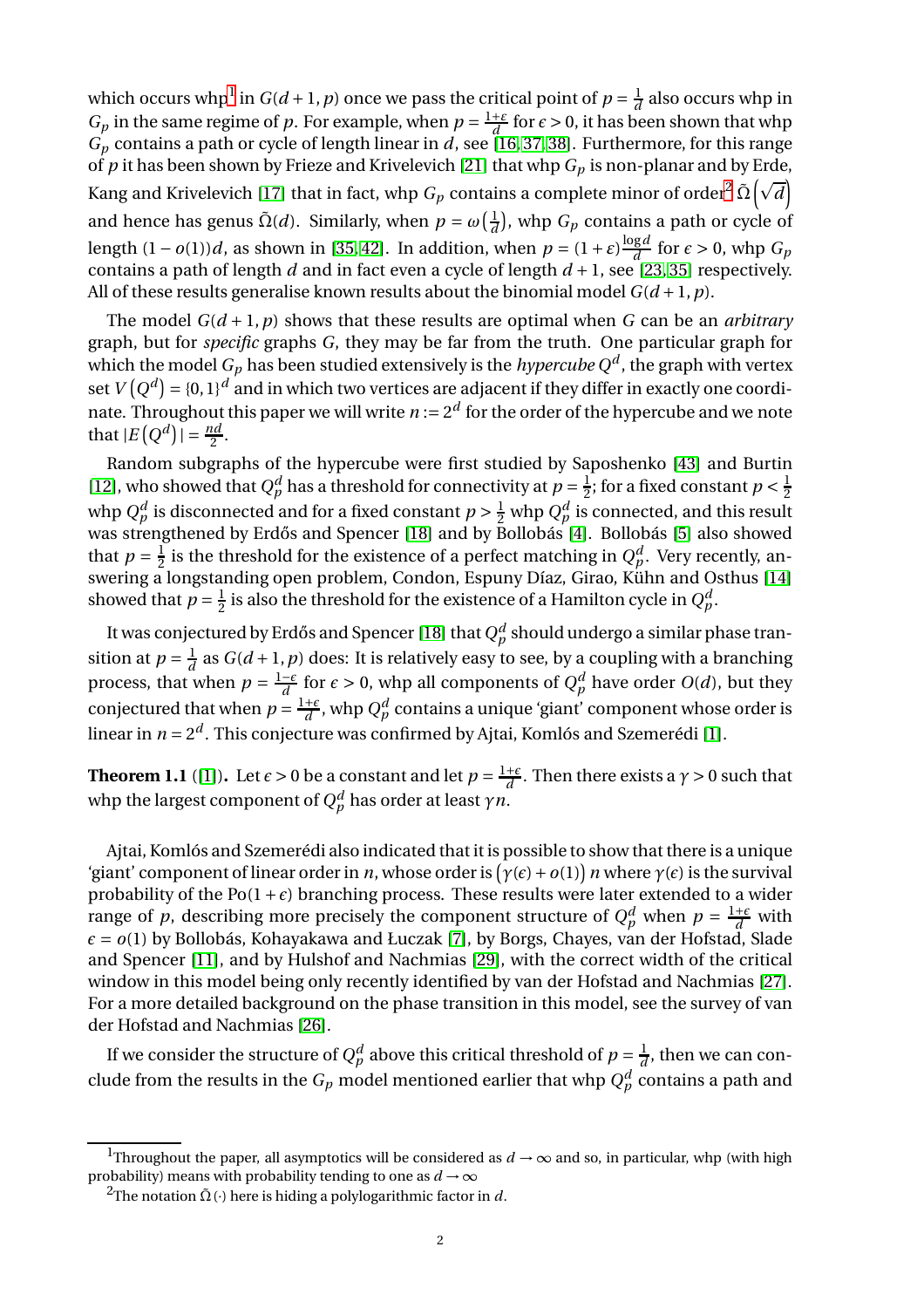cycle of length Ω(*d*), has genus  $\tilde{\Omega}(d)$  and contains a complete minor of order  $\tilde{\Omega}(\sqrt{d}).$  However, these results seem far from optimal. Indeed, already above this threshold whp  $Q_p^d$  contains a component whose order is linear in  $n = 2^d$ , and so exponentially large in *d*. Hence, it is possible that  $Q_p^d$  could contain a path and cycle of length linear in  $n.$  Similarly, it is known that the genus of  $Q^d$  is exponentially large in  $d.$  In fact, the genus of  $Q^d$  has been shown to be precisely (*<sup>d</sup>* <sup>−</sup>4)2*d*−<sup>3</sup> <sup>+</sup>1 for *<sup>d</sup>* <sup>≥</sup> 2, see [\[3,](#page-13-1)[41\]](#page-15-5), and the size of the largest complete minor in  $Q^d$  was shown to be between  $2^{\lfloor \frac{d-1}{2} \rfloor}$  and  $\sqrt{d}2^{\frac{d}{2}} + 1$  in [\[13\]](#page-14-18). Hence, it is possible that whp the genus of  $Q_p^d$  in the supercritical regime is linear in  $\it{n}$  and whp the size of the largest complete minor in  $Q_p^d$  is of order  $\Omega(\sqrt{n})$ .

The main aim of this paper is to show that both of these statements are true, at least up to a polylogarithmic factor in *n*. More precisely, we prove the following theorems concerning the length of the longest cycle and the size of the largest complete minor in  $Q_p^d$ .

<span id="page-2-2"></span>**Theorem 1.2.** Let  $\epsilon > 0$  be a constant and let  $p = \frac{1+\epsilon}{d}$ . Then whp  $Q_p^d$  contains a cycle of length  $\Omega\left[\frac{2^d}{a^2} \right]$  $\frac{2^d}{d^3(\log d)^3}$ .

<span id="page-2-3"></span>**Theorem 1.3.** Let  $\epsilon > 0$  be a constant and let  $p = \frac{1+\epsilon}{d}$ . Then whp  $Q_p^d$  contains a  $K_t$ -minor with  $t = \Omega \left( \frac{2^{\frac{d}{2}}}{d^3(\log{d})} \right)$  $d^3(\log d)^3$ ¶ .

We note that here, and elsewhere in the paper, there may be a dependence on the parameter  $\epsilon$  in the implicit constants in the bounds.

In fact, both of these theorems follow from a more general statement, of independent interest, which says that whp the largest component of  $Q_p^d$  has *good edge-expansion* properties. That is, every large enough subset of the largest component 'expands', in the sense that it has a large edge boundary. The notion of graph expansion has turned out to have fundamental importance in diverse areas of discrete mathematics and computer science: For a comprehensive introduction to expander graphs, see the survey of Hoory, Linial and Widgerson [\[28\]](#page-14-19). In particular, notions of expansion have turned out to be a powerful tool in the study of random structures: See for example the survey paper of Krivelevich [\[33\]](#page-14-20).

In what follows, given a subset *S* ⊆ *V* (*Q<sup>d</sup>*), we will write  $\partial_{\nu}(S)$  and  $\partial_{e}(S)$  for the *vertex* and *edge* boundary of *S* in  $Q^d$  respectively. That is,  $\partial_\nu(S)$  is the set of vertices in  $V\big(Q^d\big)$  \ *S* which have a neighbour in *S* and  $\partial_e(S)$  is the set of edges between *S* and  $V\big(Q^d\big)$  \ *S*. Furthermore, we will write  $\partial_{v,p}(S)$  and  $\partial_{e,p}(S)$  for the vertex and edge boundary of *S* in  $Q_p^d$  respectively. Also, given constants *α*,*β* > 0 and a statement *A*, we will write 'Let *α* ≪ *β*. Then *A* holds' to indicate that there is some fixed, implicit function *f* such that *A* holds for all  $\alpha \leq f(\beta)$ .

<span id="page-2-0"></span>**Theorem 1.4.** Let  $0 < \alpha \ll \epsilon$  be constants, let  $p = \frac{1+\epsilon}{d}$  and let  $L_1 = L_1(Q_p^d)$  be the largest component of  $Q_p^d$ . Then there exists a  $\beta > 0$  such that whp every subset  $S \subseteq L_1$  satisfying  $\alpha n \leq |S| \leq \frac{|V(L_1)|}{2}$  has an edge boundary satisfying  $|\partial_{e,p}(S)| \geq \beta \frac{n}{d^3(\log n)}$  $\frac{n}{d^3(\log d)^2}$ .

As an immediate corollary, since  $Q^d$  is  $d$ -regular, and so every set of  $m$  edges in  $Q^d$  must span at least  $\frac{m}{2d}$  vertices, we can deduce that whp the largest component of  $Q_p^d$  also has *good vertex-expansion*. In fact, since in  $Q_p^d$  we do not expect significantly fewer than *m* vertices to span *m* edges, we can do slightly better.

<span id="page-2-1"></span>**Corollary 1.5.** Let  $0 < \alpha \ll \epsilon$  be constants, let  $p = \frac{1+\epsilon}{d}$  and let  $L_1 = L_1(Q_p^d)$  be the largest component of  $Q_p^d$ . Then there exists a  $\beta > 0$  such that whp every subset  $S \subseteq L_1$  satisfying  $\alpha n \leq |S| \leq \frac{|V(L_1)|}{2}$  has a vertex boundary satisfying  $|\partial_{v,p}(S)| \geq \beta \frac{n}{d^3(\log n)}$  $\frac{n}{d^3(\log d)^3}$ .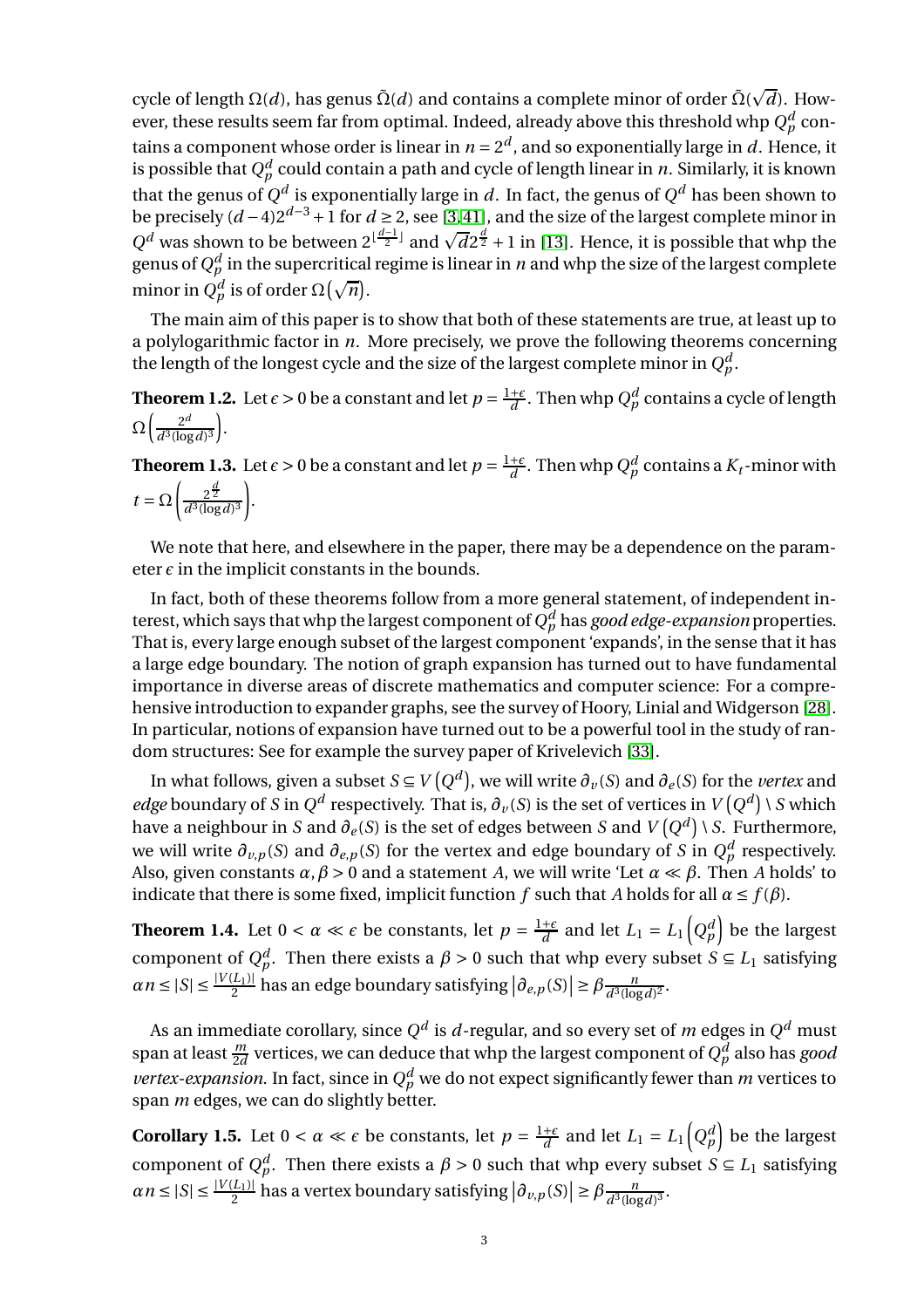We note that, whilst it is perhaps not immediately clear that we cannot improve Theorem [1.4](#page-2-0) to show constant edge-expansion for linear sized subsets of  $L_1 = L_1\left(Q_p^d\right)$ , it is clear that we cannot hope to show constant vertex-expansion. Indeed,  $Q^d$  contains a separator of size  $O\left(\frac{n}{\sqrt{d}}\right)$ ), namely the middle layer, and it is not hard to show that whp this separator splits  $L_1$ roughly in half, and so whp there is a linear sized subset of *L*<sup>1</sup> whose vertex boundary has size  $O\Big(\frac{n}{\sqrt{d}}\Big)$ ). However, it then follows from a similar argument as in Corollary [1.5](#page-2-1) that whp  $L_1$ contains some linear sized subset whose edge boundary has size  $O\Big(\frac{n\log d}{\sqrt{d}}\Big)$ ´ .

In particular, this implies that we cannot deduce optimal versions of Theorems [1.2](#page-2-2) or [1.3,](#page-2-3) that is, ones without the polynomial factors in *d*, straightforwardly from the expansion properties of the largest component of  $Q^d_p$ .

In fact, it is perhaps surprising that the expansion properties of  $L_1\!\left( Q_p^d\right)$  are useful at all, since random subgraphs of the hypercube have been used by Moshkowitz and Shapira [\[39\]](#page-15-6) to construct graphs which have in some way the worst possible expansion properties.

Whilst Theorem [1.3](#page-2-3) already implies that the genus of  $Q_p^d$  is  $\Omega\Bigl(\frac{n}{d^6(\log n)^2}\Bigr)$  $\frac{n}{d^6(\log d)^6}$  , with a more careful argument we are able to give a better bound.

<span id="page-3-0"></span>**Theorem 1.6.** Let  $\epsilon > 0$  be a constant and let  $p = \frac{1+\epsilon}{d}$ . Then whp the genus of  $Q_p^d$  is  $\Omega(n)$ .

Note that, since whp  $\left| E\left(Q_p^d\right) \right| = \Theta(n)$ , and clearly the genus of a graph is at most the num-<br>ber of edges, Theorem [1.6](#page-3-0) is optimal up to the value of the leading constant.

The paper is structured as follows. In Section [2](#page-3-1) we collect some lemmas which will be useful in the rest of the paper. Then, in Section [3](#page-5-0) we prove our main results on the expansion properties of the largest component in  $Q_p^d$  (Theorem [1.4](#page-2-0) and Corollary [1.5\)](#page-2-1), and use them to deduce Theorems [1.2](#page-2-2) and [1.3.](#page-2-3) In Section [4](#page-10-0) we give a proof of Theorem [1.6,](#page-3-0) and then in Section [5](#page-12-0) we mention some open problems.

## 2. PRELIMINARIES

<span id="page-3-1"></span>For real numbers *x*, *y*, *z* we will write  $x = y \pm z$  to mean that  $y - z \le x \le y + z$ .

We will want to use the following simple lemma, which is a slight adaptation of a result in [\[36\]](#page-15-7), to decompose a tree into roughly equal sized parts.

<span id="page-3-2"></span>**Lemma 2.1.** Let *T* be a tree such that  $\Delta(T) \leq C_1$ , all but *r* vertices of *T* have degree at most  $C_2 \le C_1$  and  $|V(T)| \ge \ell$  for some  $C_1, C_2, \ell, r > 0$ . Then there exist disjoint vertex sets  $A_1, \ldots, A_s \subseteq V(T)$  such that

- $V(T) = \bigcup_{i=1}^{s} A_i;$
- $T[A_i]$  is connected for each  $1 \le i \le s$ ;
- $\ell \leq |A_i| \leq C_1 \ell$  for each  $1 \leq i \leq r$ ; and
- $\ell \leq |A_i| \leq C_2 \ell$  for each  $r < i \leq s$ .

*Proof.* We choose an arbitrary root *w* for *T*. For a vertex *v* in a rooted tree *S*, let us write  $S_v$ for the subtree of *S* rooted at *v*.

We construct the vertex sets  $A_i$  inductively. Let us start by setting  $T(0) = T$ . Given a tree *T*(*i*) rooted at *w* such that  $|V(T(i))| \ge \ell$ , let  $v_i$  be a vertex of maximal distance from *w* such that  $|V(T(i)_{v_i})| \ge \ell$ . We take  $A_{i+1} = V(T(i)_{v_i})$  and let  $T(i+1) = T(i) \setminus T(i)_{v_i}$ . We stop when  $|V(T(i))| < \ell$ , and in that case we add  $V(T(i))$  to the final  $A_i$ . Finally, let us re-order the sets  $A_i$  so that they are non-increasing in size.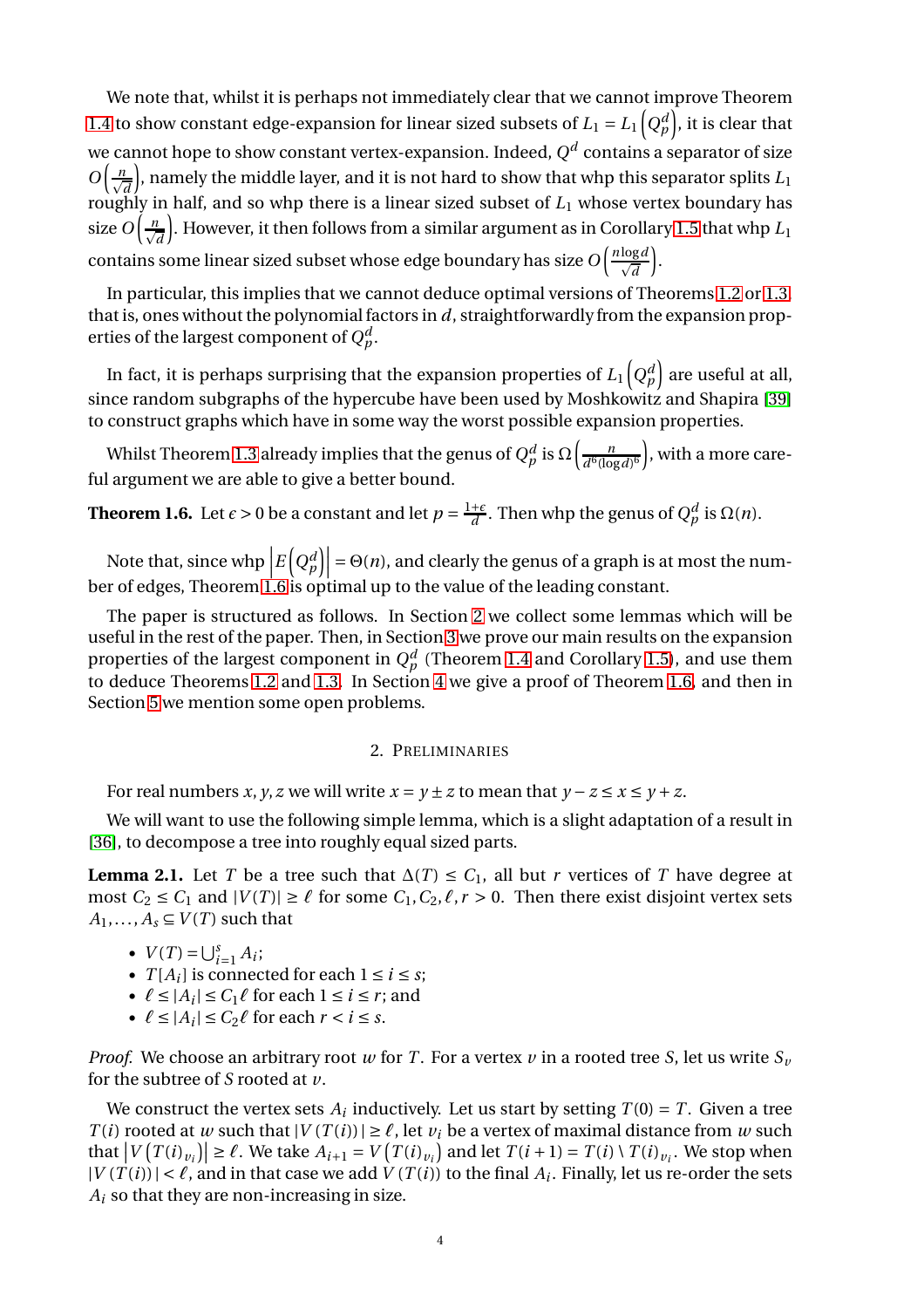We claim that the sets  $A_1, A_2, \ldots, A_s$  satisfy the conclusion of the lemma. Indeed, the first two properties are clear by construction. Also, we note that by our choice of  $v_i$ ,  $|T(i)_x| < \ell$ for every child *x* of *v*<sub>*i*</sub>. Hence, if *v*<sub>*i*</sub>  $\neq$  *w*, then *v*<sub>*i*</sub> has *d*(*v*<sub>*i*</sub>) – 1 children and so, since *A*<sub>*i*</sub> is the union of the vertices of  $T(i)_x$  over all children  $x$  of  $v_i$ , together with a set of size less than  $\ell$ , it follows that  $|A_{i+1}| \leq d(v_i)\ell$ . Furthermore, if  $v_i = w$ , then we note that  $A_{i+1} = V(T(i))$  and so  $|A_{i+1}|$  ≤ *d*(*w*)( $\ell$  − 1) + 1 ≤ *d*(*w*) $\ell$ . Therefore, since all but *r* vertices of *T* have degree at most  $C_2$  the third and fourth properties also hold *C*2, the third and fourth properties also hold.

We will also need the following results, which allow us to deduce the existence of a long cycle and a large complete minor from vertex-expansion properties of a graph. For wider context on properties of expanding graphs, see the survey of Krivelevich [\[33\]](#page-14-20).

<span id="page-4-4"></span>**Theorem 2.2** ([\[34,](#page-14-21) Theorem 1]). Let  $k \ge 1$ ,  $t \ge 2$  be integers. Let *G* be a graph on more than *k* vertices satisfying

$$
|\partial_v(W)| \ge t, \qquad \text{for every } W \subset V \text{ with } \frac{k}{2} \le |W| \le k.
$$

Then *G* contains a cycle of length at least  $t + 1$ .

The following theorem allows us to deduce the existence of a large complete minor in a graph without any small separators. It is easy to see that graphs with good vertex-expansion do not contain any small separators, and in fact it is known (see [\[33,](#page-14-20) Section 5]) that the converse is true, in the sense that graphs without small separators must contain large induced subgraphs with good vertex-expansion.

<span id="page-4-5"></span>**Theorem 2.3** ([\[31,](#page-14-22) Theorem 1.2]). Let *G* be a graph with *N* vertices and with no  $K_t$ -minor. Then *G* contains a subset *S* of order  $O(t\sqrt{N})$  such that each connected component of *G* \ *S* has at most  $\frac{2}{3}N$  vertices.

We will use the following Chernoff type bounds on the tail probabilities of the binomial distribution, see e.g. [\[2,](#page-13-2) Appendix A].

<span id="page-4-2"></span><span id="page-4-0"></span>**Lemma 2.4.** Let *N* ∈  $\mathbb{N}$ , let *p* ∈ [0, 1] and let *X* ∼ Bin(*N*, *p*).

(i) For every positive *a* with  $a \le \frac{Np}{2}$  $\frac{p}{2}$ ,

$$
\mathbb{P}\left(\left|X - Np\right| > a\right) < 2\exp\left(-\frac{a^2}{4Np}\right).
$$

<span id="page-4-1"></span>(ii) For every positive *b*,

$$
\mathbb{P}\left(X > bNp\right) \le \left(\frac{e}{b}\right)^{bNp}.
$$

In particular, the following consequence of Lemma [2.4](#page-4-0) on the edge boundary of large sets in  $Q_p^d$  will be useful.

<span id="page-4-3"></span>**Lemma 2.5.** Let *k*, *c*, $\epsilon > 0$  be constants and let  $p = \frac{1+\epsilon}{d}$ . Then whp every subset  $X \subseteq V(Q^d)$ of size  $|X|$  ≥  $cnd^{-k}$  has edge boundary in  $Q_p^d$  such that

$$
\left|\partial_{e,p}(X)\right| \leq |X| \log d.
$$

*Proof.* Since any subset *W* ⊆ *V*( $Q^d$ ) satisfies  $|\partial_e(W)|$  ≤ *d*|*W*|, it follows from Lemma [2.4](#page-4-0) [\(ii\)](#page-4-1) that

$$
\mathbb{P}\left(\left|\partial_{e,p}(W)\right| \geq |W|\log d\right) \leq \mathbb{P}\left(\text{Bin}(d|W|,p) \geq |W|\log d\right)
$$

$$
\leq \left(\frac{e(1+\epsilon)}{\log d}\right)^{|W|\log d} \leq d^{-(k+1)|W|}.
$$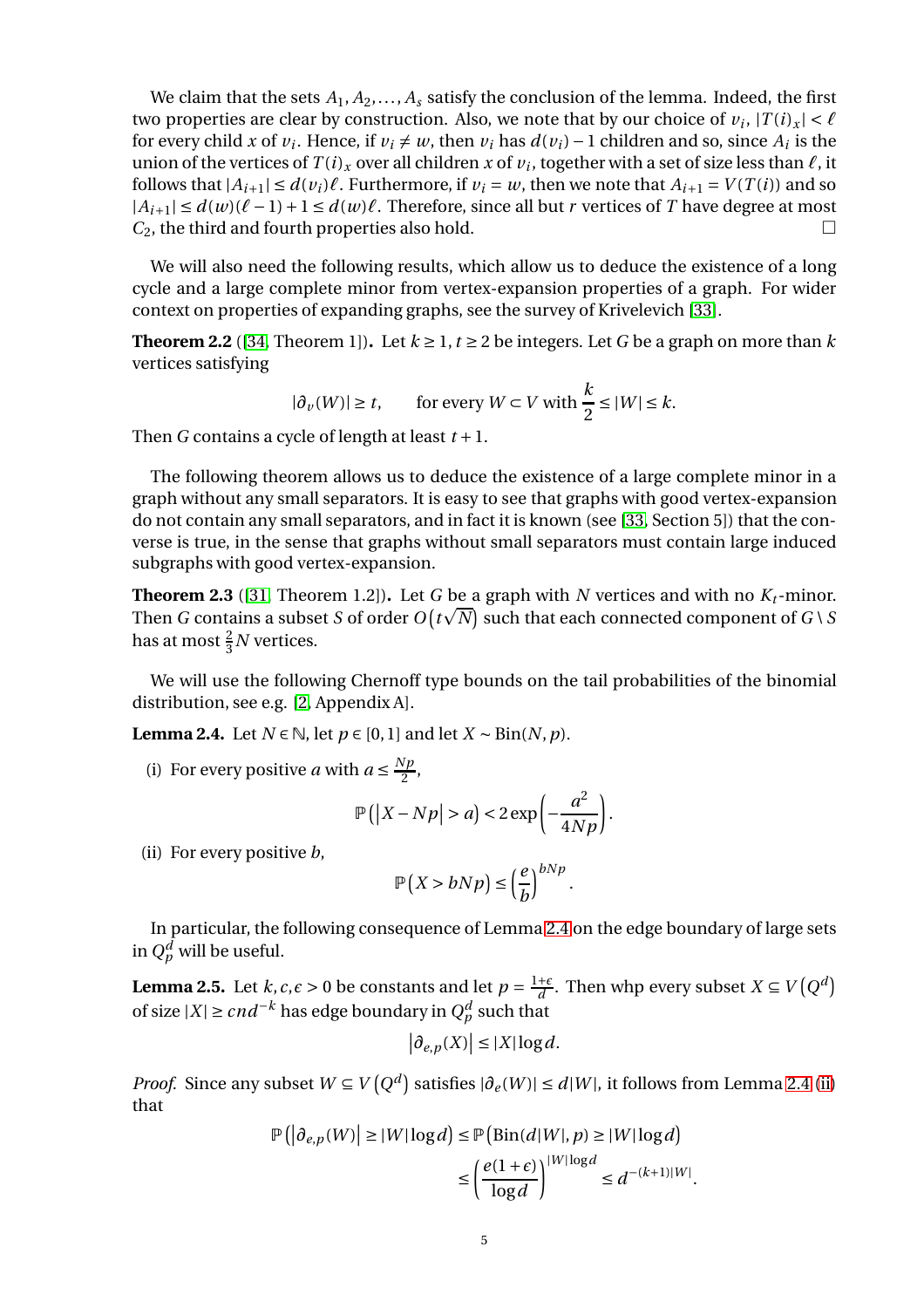Hence, the probability that there exists a subset  $X \subseteq V\left(Q_\rho^d\right)$  not satisfying the conclusion of the lemma is at most

$$
\sum_{i\geq cnd^{-k}} \binom{n}{i} d^{-(k+1)i} \leq \sum_{i\geq cnd^{-k}} \left(\frac{en}{d^{k+1}i}\right)^i \leq \sum_{i\geq cnd^{-k}} \left(\frac{e}{cd}\right)^i = o(1).
$$

We will also need to use the following correlation inequality, which is a consequence of an inequality of Harris [\[25\]](#page-14-23) and is itself a special case of the FKG-inequality: See for example [\[2,](#page-13-2) Section, 6].

<span id="page-5-4"></span>**Lemma 2.6.** Let  $\mathscr A$  and  $\mathscr B$  be families of subgraphs of  $Q^d$  which are closed under taking supergraphs. Then

$$
\mathbb{P}\left(Q_p^d \in \mathscr{A} \cap \mathscr{B}\right) \ge \mathbb{P}\left(Q_p^d \in \mathscr{A}\right) \mathbb{P}\left(Q_p^d \in \mathscr{B}\right).
$$

Finally, we will use the following result on vertex-isoperimetry in the hypercube, which is a useful strengthening of Harper's [\[24\]](#page-14-24) well-known isoperimetric inequality.

<span id="page-5-3"></span>**Theorem 2.7** ([\[9,](#page-14-25) Corollary 2]). Let  $A \subseteq V(Q^d)$  and let  $0 \le \lambda < 1$  and  $k \in \mathbb{N}$  be such that

$$
|A| = \sum_{i=0}^{k} \binom{d}{i} + \lambda \binom{d}{k+1} \le \frac{n}{2}.
$$

Then there is a matching from *A* to its complement  $A^c$  of size at least  $(1 - \lambda) {d \choose k}$  $\lambda_k^d$  +  $\lambda$   $\lambda_k^d$  $\binom{a}{k+1}$ .

<span id="page-5-0"></span>In particular, for any subset  $A \subset V(Q^d)$  such that both *A* and  $A^c$  have size  $\Omega(n)$ , there is a matching from *A* to *A<sup>c</sup>* of size  $\Omega\Big(\frac{n}{\sqrt{d}}\Big)$ ´ .

### 3. EDGE-EXPANSION IN THE LARGEST COMPONENT

We will need some properties of the largest component of  $Q^d_p$  given in [\[1\]](#page-13-0), where the statement below is claimed, although the details of the proof are not spelled out. For completeness we include a proof in Appendix [A.](#page-15-8)

<span id="page-5-1"></span>**Theorem 3.1** ([\[1\]](#page-13-0)). Let  $0 < \delta_2 \ll \delta_1$ , let  $p = \frac{1+\delta_1}{d}$  and let  $\gamma_1$  be the survival probability of the Po(1+ $\delta$ <sub>1</sub>) branching process. Then there exist constants  $\delta_3$ ,  $\delta_4$ ,  $\delta_5$  > 0, which can be chosen such that  $\delta_3 \ll \delta_2$ , such that, if *Y* is the set of vertices of  $Q_p^d$  contained in components of order at least  $\delta_3 d^2$ , then whp:

- <span id="page-5-6"></span><span id="page-5-5"></span>(i) there is a unique component *L*<sub>1</sub> of order at least  $\delta_2 n$  in  $Q_p^d$  and  $|V(L_1)| = (\gamma_1 \pm \delta_2)n$ ;
- <span id="page-5-2"></span> $(iii)$   $|V(L_1)\Delta Y| \leq \delta_2 n;$
- (iii) the set of vertices

$$
X = \left\{ x \in V\left(Q^d\right) : \ |\partial_v(x) \cap Y| \le \delta_4 d \right\}
$$

satisfies  $|X| \leq 2^{(1-\delta_5)d}$ .

With this theorem in hand, let us briefly sketch the strategy to prove Theorem [1.4](#page-2-0) on the edge-expansion properties of the largest component of  $Q_p^d$ . We will use a sprinkling argument, viewing  $Q_p^d$  as the union of two independent random subgraphs  $Q_{q_1}^d$  and  $Q_{q_2}^d$  where  $q_1$  is a supercritical probability chosen sufficiently close to  $p$  such that, if we denote by  $L'_1$ and  $L_1$  the largest component in  $Q_{q_1}^d$  and  $Q_p^d$  respectively, then whp  $L_1^\prime$  contains most of the vertices in *L*1, which we can guarantee by Theorem [3.1.](#page-5-1)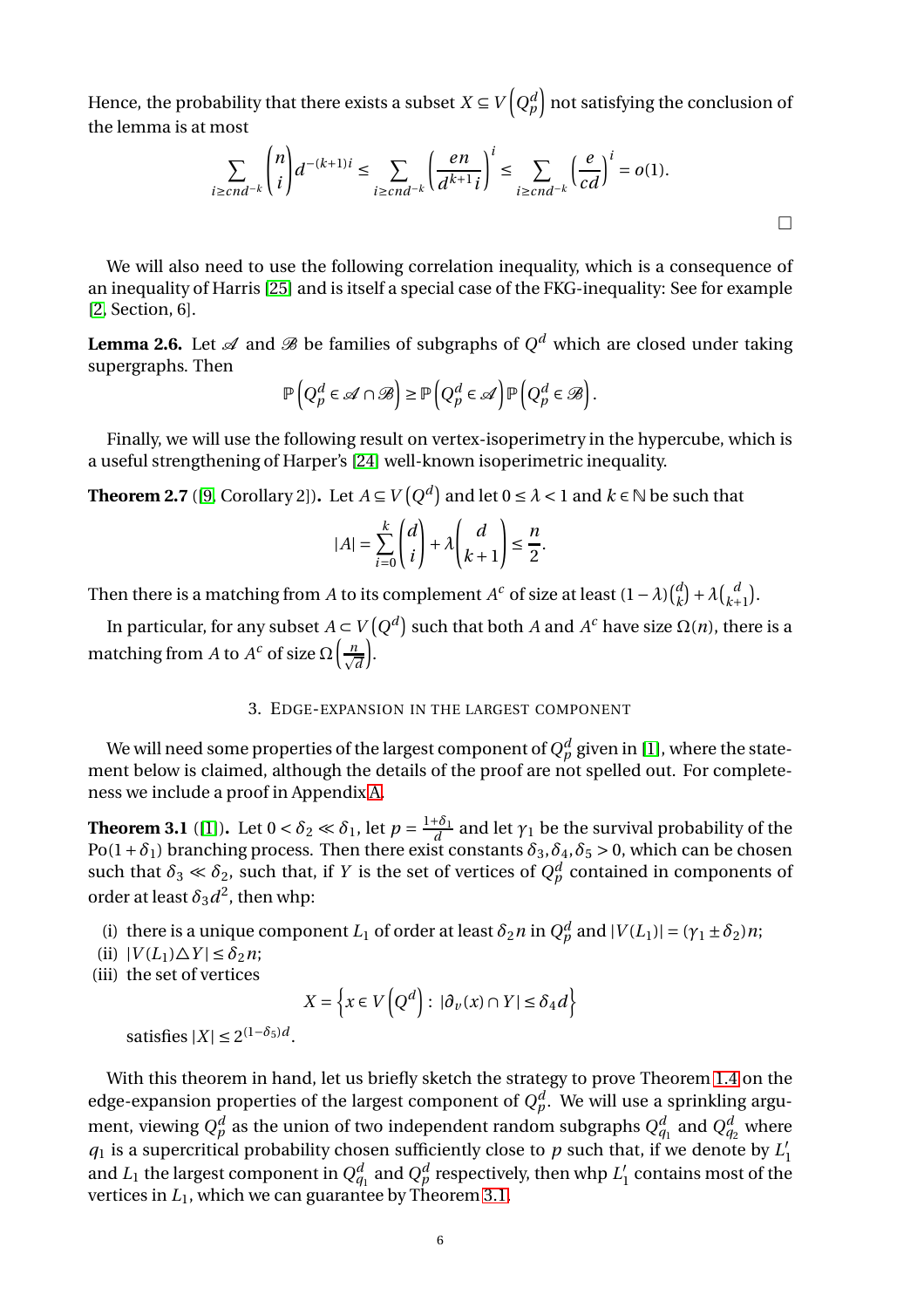After exposing  $Q_{q_1}^d$  , it will follow from Property [\(iii\)](#page-5-2) of Theorem [3.1](#page-5-1) that whp most of the vertices contained in components of  $Q_{q_1}^d$  of order  $\Omega\big(d^2\big)$  are in  $L_1'.$  Using Lemma [2.1,](#page-3-2) we can split the subgraph of  $Q_{q_1}^d$  consisting of the union of these components into a collection  $\operatorname{\mathscr{C}}$ of connected pieces which all have polynomial size in *d*, specifically almost all the pieces will have size around  $d^{\frac{3}{2}}$ . We then show that whp for any partition  $\mathscr{C} = \mathscr{C}_A \cup \mathscr{C}_B$  of  $\mathscr{C}$  into two parts, each covering a positive proportion of the vertices in  $L_1'$ , there are exponentially many edge-disjoint paths between vertices in the two partition classes in  $Q^d_{q_2}.$  We do so via a union bound, showing that the probability that any partition fails to have this property is much smaller than the total number of possible partitions. For partitions in which the two partition classes have many shared neighbours we will use property [\(iii\)](#page-5-2) of Theorem [3.1](#page-5-1) to find these paths and otherwise we will additionally use Theorem [2.7.](#page-5-3)

Given this, we note that any large subset  $S \subseteq V(L_1)$  must either split apart exponentially many of the pieces in  $\mathscr{C}$ , in which case for each piece which is split there will be some edge of  $Q_{q_1}^d$  present in  $\partial_{e,p}(S)$ , or there must be a partition  $\mathscr{C} = \mathscr{C}_A \cup \mathscr{C}_B$  of  $\mathscr{C}$  into two parts, each covering a positive proportion of  $L_1'$ , such that each piece in  $\mathcal{C}_A$  is contained in *S* and almost every piece in  $\mathcal{C}_B$  is disjoint from *S*. Our claim then implies that there are many edge disjoint paths in  $Q_{q_2}^d$  between the two partition classes, almost all of which must contribute at least one edge to  $\partial_{e,p}(S)$ .

*Proof of Theorem [1.4.](#page-2-0)* During the proof we will introduce a series of constants  $c_1, c_2, \ldots$ , with the understanding that each *c<sup>i</sup>* will be as small as is necessary for the argument in terms of  $\alpha$ *,* $\epsilon$  and all  $c_i$  with  $j < i$ .

Let us fix  $c_2 \ll c_1$ , let  $\gamma$  be the survival probability of a Po(1+ $\epsilon$ ) branching process and let us choose  $\delta_1 < \epsilon$  such that  $\gamma_1$ , the survival probability of a Po( $1 + \delta_1$ ) branching process, is such that  $\gamma - \gamma_1 \le c_2$ . We take  $\delta_1$  and  $\delta_2 = c_1$  in Theorem [3.1](#page-5-1) to find  $c_2 \gg c_3 = \delta_3$ ,  $c_4 = \delta_4$  and  $c_5 = \delta_5$ . Note that we may assume that  $c_5 \ll c_4 \ll c_3$ .

Our plan is to expose  $Q_p^d$  in two steps, with  $q_1 = \frac{1+\delta_1}{d}$  and  $q_2 = \frac{p-q_1}{1-q_1}$  $\frac{p-q_1}{1-q_1}$ , where we may assume that  $q_2 \geq \frac{c_6}{d}$  $\frac{c_6}{d}$ . Let us write  $Q_1 = Q_{q_1}^d$  and  $Q_2 = Q_1 \cup Q_{q_2}^d$  where the two random subgraphs are chosen independently, so that  $Q_2$  has the same distribution as  $Q_p^d$ .

By Theorem [3.1,](#page-5-1) whp the largest component  $L'_1$  in  $Q_1$  is such that  $|V(L'_1)| = (\gamma_1 \pm c_1)n =$ (*γ*±2*c*1)*n*. Furthermore, if *Y* is the set of vertices of *Q*<sup>1</sup> contained in components of order at least  $c_3 d^2$  then whp  $|V(L'_1) \triangle Y| \le c_1 n$  and

<span id="page-6-1"></span>
$$
X = \left\{ x \in V\left(Q^d\right) : |\partial_\nu(x) \cap Y| \le c_4 d \right\}
$$
 (1)

satisfies  $|X| \leq 2^{(1-c_5)d}$ .

Recall that  $L_1$  is the largest component of  $Q_p^d$ . We first show that whp the symmetric difference of  $V(L_1)$  and *Y* is small.

<span id="page-6-0"></span>**Claim 3.2.** Whp  $|V(L_1)\triangle Y| \leq 4c_1n$ .

*Proof of Claim* [3.2.](#page-6-0) We apply Theorem [3.1](#page-5-1) with  $\delta_1 = \epsilon$  and  $\delta_2 = c_1$  to  $Q_2 = Q_p^d$ . It follows that whp there is a unique component  $L_1$  in  $Q_2$  of order at least  $c_1 n$  and that  $|V(L_1)| = (\gamma \pm \gamma)$ *c*<sub>1</sub>)*n*. However, since  $Q_1 \subseteq Q_2$  and  $|V(L_1')| \ge (\gamma - 2c_1)n \ge c_1 n$ , it follows that  $L_1' \subseteq L_1$ . Hence,  $|V(L_1) \setminus V(L'_1)| \le 3c_1 n$ , and so  $|V(L_1) \triangle Y| \le 4c_1 n$ .

Next, we want to use Lemma [2.1](#page-3-2) to split each component of  $Q_1$  of order at least  $c_3d^2$  into connected pieces of roughly equal size. In order to do so we need the following bound on the degree sequence of *Q*1.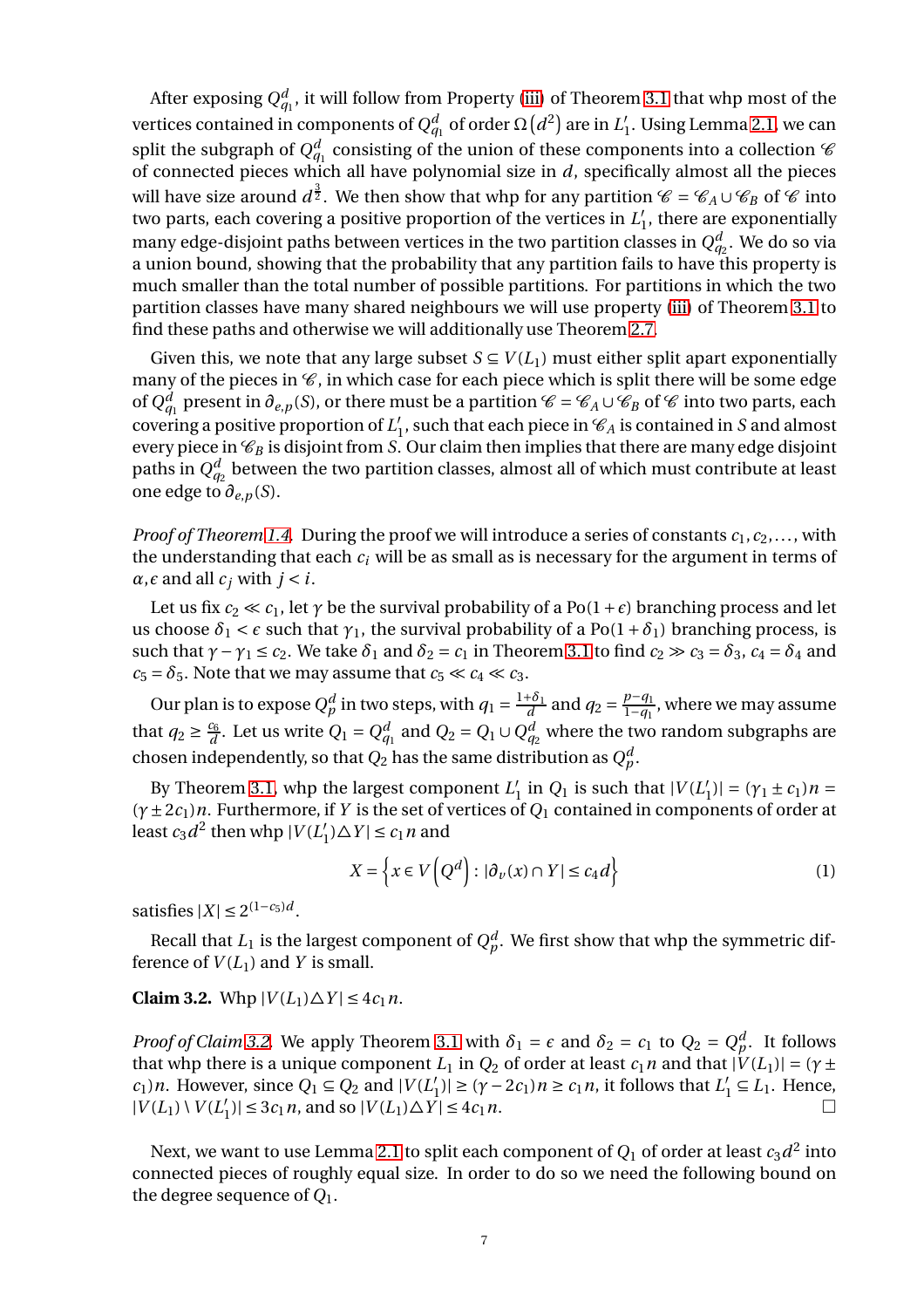<span id="page-7-0"></span>**Claim 3.3.** Whp  $Q_1$  contains at most  $nd^{-5}$  vertices of degree at least  $\log d$ .

*Proof of Claim* [3.3.](#page-7-0) For any fixed vertex  $v \in V(Q^d)$ , the degree of  $v$  in  $Q_1 = Q^d_{q_1}$  is distributed as  $Bin(d, q_1)$ , and so by Lemma [2.4](#page-4-0) [\(ii\)](#page-4-1) we have that

$$
\mathbb{P}\left(d_{Q_1}(\nu) \geq \log d\right) \leq \left(\frac{e(1+\delta_1)}{\log d}\right)^{\log d} \leq d^{-\frac{\log \log d}{2}}.
$$

It follows that the expected number of vertices in  $Q_1$  with degree at least  $\log d$  is at most *nd*<sup>- loglog<sup>d</sup>. Hence, by Markov's inequality, whp there at most *nd*<sup>-5</sup> vertices with degree at</sup> least  $\log d$ .

We note that the above argument is rather unoptimised and with a little more care, the bound on the degree of the exceptional vertices could be improved from log*d* to  $\frac{C \log d}{\log \log d}$  for some suitably large constant *C*. However, for ease of presentation we have not attempted to optimise the logarithmic factors in the proof.

Assuming that Claim [3.3](#page-7-0) holds, by applying Lemma [2.1](#page-3-2) with  $\ell = \frac{1}{c_1}$  $\frac{1}{c_{10}}d^{\frac{3}{2}}$  to a spanning tree of each component of  $Q_1$  of order at least  $c_3 d^2$ , noting that  $\Delta(Q_1) \leq \Delta(Q^d) = d$ , we can split the collection of these components into connected pieces such that at most *nd*−<sup>5</sup> of the pieces have size between  $\ell = \frac{1}{c_1}$  $\frac{1}{c_{10}}d^{\frac{3}{2}}$  and  $\ell d = \frac{1}{c_1}$  $\frac{1}{c_{10}}d^{\frac{5}{2}}$  and the rest have size between  $\ell$  and  $\ell \log d = \frac{1}{c_1}$  $\frac{1}{c_{10}}d^{\frac{3}{2}}\log d.$  Let us call this collection of pieces  $\mathscr C$ , noting that  $V(\bigcup \mathscr C)=Y.$ 

We next show that whp for any partition  $\mathcal{C} = \mathcal{C}_A \cup \mathcal{C}_B$  of  $\mathcal{C}$  into two parts, each covering a positive proportion of the vertices of *Y* , we expose exponentially many edge-disjoint paths between *A* and *B* in the second sprinkling step. This argument will require that the pieces in  $\mathscr C$  are not significantly smaller than  $d^{\frac 32}$ , whereas later bounds will be optimised by taking the pieces in C as small as possible, which motivates our choice of *ℓ* in the above.

<span id="page-7-1"></span>**Claim 3.4.** Whp for any partition  $\mathcal{C} = \mathcal{C}_A \cup \mathcal{C}_B$  of  $\mathcal{C}$  into two parts, with  $A = V(\bigcup \mathcal{C}_A)$  and  $B = V(\bigcup \mathscr{C}_B)$ , such that min{|*A*|,|*B*|} ≥ *c*<sub>7</sub>*n*, there are at least *c*<sub>11</sub>*nd*<sup>− $\frac{3}{2}$  edge-disjoint paths</sup> between *A* and *B* in  $Q_{q_2}^d$ .

*Proof of Claim [3.4.](#page-7-1)* The total number of pieces in  $\mathscr C$  is at most  $c_{10}$  nd<sup>−3</sup> and so the total number of possible partitions is at most 2*c*10*nd*<sup>−</sup> 3 2 . Hence, if we can show that the claim does not hold for a fixed partition with probability at most  $\exp\left(-c_{10}nd^{-\frac{3}{2}}\right)$ , then whp the claim holds for all partitions by the union bound.

Given a fixed partition  $\mathcal{C}_A \cup \mathcal{C}_B$  with *A* and *B* as above, let  $N(A) = A \cup \partial_{v,q_1}(A)$  be the inclusive neighbourhood of *A* in  $Q_1$  and similarly let  $N(B)$  be the inclusive neighbourhood of *B* in  $Q_1$ . Let  $D = N(A) \cap N(B)$ . We split into two cases:

- <span id="page-7-3"></span><span id="page-7-2"></span>(i)  $|D| \ge c_8 n d^{-\frac{1}{2}};$
- (ii)  $|D| < c_8 n d^{-\frac{1}{2}}$ .

**Case** [\(i\)](#page-7-2): Let us suppose first that  $|D| \ge c_8 n d^{-\frac{1}{2}}$ . In this case, let  $D' = D \setminus X$ , where *X* is as in [\(1\)](#page-6-1), so that  $|D'| \ge \frac{|D|}{2}$ , since  $|X| \le n^{1-c_5}$ .

Since each  $x \in D'$  is in *D*, *x* is either in *A* or has a neighbour in *A* and similarly *x* is either in *B* or has a neighbour in *B*. Moreover, since  $x \notin X$  and  $A \cup B = Y$ , it follows that *x* has at least  $\frac{c_4 d}{2}$  many neighbours in one of *A* or *B*. For each  $x \in D'$ , let us fix a set  $E_x$  of edges witnessing this, consisting of  $\frac{c_4 d}{2}$  edges from  $x$  to one of the vertex sets  $A$  or  $B$  together with a single edge from *x* to the other vertex set if *x* is not already an element of that set (see Figure [1\)](#page-8-0).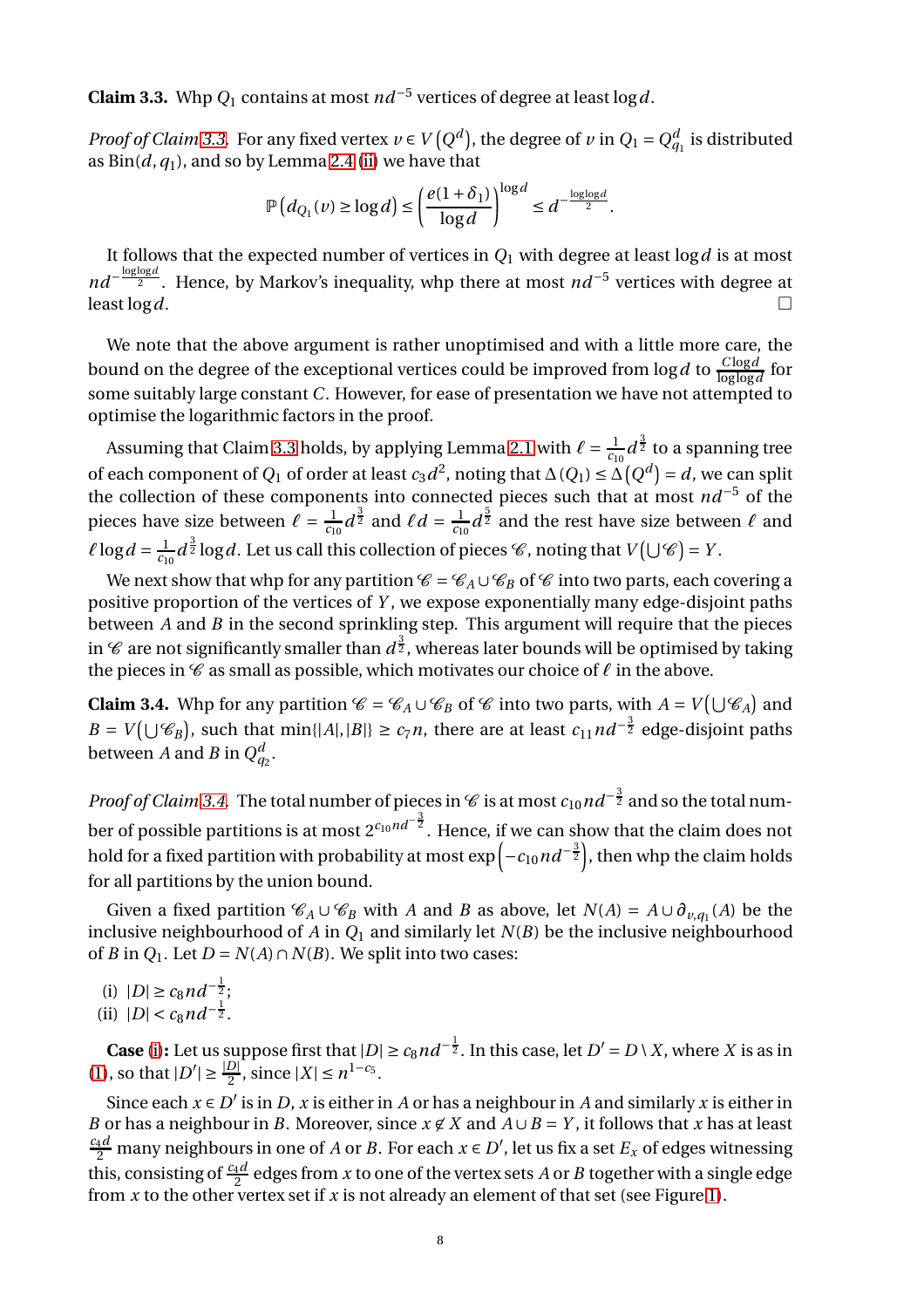

<span id="page-8-0"></span>FIGURE 1. A vertex  $x \in D' = D \setminus X$  with corresponding edge set  $E_x$  consisting of  $\frac{c_4 d}{2}$  edges from *x* to *A* and an edge from *x* to *B* 

Let us choose a subset *D*<sup>*''*</sup> ⊆ *D'* of size at least  $\frac{|D'|}{2}$  such that all *x* ∈ *D''* have the same parity, and hence the edge sets  $E_x$  are disjoint for each  $x \in D''$ .

Then, for each  $x \in D''$ , there is a path between *A* and *B* using edges from  $E_x$  in  $Q_{q_2}^d$  with probability at least

$$
q_2\left(1 - (1 - q_2)^{\frac{c_4 d}{2}}\right) \ge q_2\left(1 - \exp\left(-\frac{q_2 c_4 d}{2}\right)\right) \ge \frac{c_6\left(1 - \exp\left(-\frac{c_4 c_6}{2}\right)\right)}{d} \ge \frac{2c_9}{d}
$$

,

since  $1 - x \le e^{-x}$  for all  $x > 0$  and  $q_2 \ge \frac{c_6}{d}$  $\frac{c_6}{d}$ .

Since the sets  $E_x$  are disjoint, these events are independent for different  $x \in D''$  and so, by Chernoff type bounds (Lemma [2.4](#page-4-0) [\(i\)](#page-4-2)), we have that there are less than  $\frac{c_9}{d}$   $|D''| \ge c_{11}$   $nd^{-\frac{3}{2}}$ such paths with probability at most 2  $\exp\left(-\frac{c_8c_9nd^{-\frac{3}{2}}}{32}\right)$  ≤  $\exp\left(-c_{10}nd^{-\frac{3}{2}}\right)$ .

**Case** [\(ii\)](#page-7-3): Let us now deal with the second case, where  $|D| < c_8 n d^{-\frac{1}{2}}$ . In this case we note that  $|N(A)| \geq |A| \geq c_7 n$  and  $|N(A) \cap B| \leq |D| \leq c_8 n d^{-\frac{1}{2}}$ , and so  $|N(A)^c| \geq |B| - |D| \geq \frac{c_7}{2} n$ . There-fore, it follows from Theorem [2.7](#page-5-3) that there is a matching  $F$  in  $Q^d$  of size at least 3 $c_8 n d^{-\frac{1}{2}}$  from  $N(A)$  to  $N(A)^c$ .

Since  $|X| \ll |D| < c_8 n d^{-\frac{1}{2}}$ , if we let  $F'$  be those edges in  $F$  which do not have an endpoint in either *D* or *X* then  $|F'| \ge c_8 n d^{-\frac{1}{2}}$ . For each edge  $uv = e$  in *F'*, where without loss of generality *u* ∈ *N*(*A*)\(*D*∪*X*), either *u* ∈ *A* or *u* has at least *c*<sub>4</sub>*d* many neighbours in *A* and similarly either  $v \in B$  or *v* has at least  $c_4d$  many neighbours in *B*. For each  $e \in F'$ , let us fix a set of edges  $E_e$ witnessing this, consisting of *e* together with  $c_4d$  edges from *u* to *A* if  $u \notin A$  and  $c_4d$  edges from *v* to *B* if  $v \notin B$  (see Figure [2\)](#page-9-0).

Then, for each  $uv = e \in F'$ , there is a path in  $Q_{q_2}^d$  between *A* and *B* using edges from  $E_e$ with probability at least

$$
q_2\left(1-(1-q_2)^{c_4d}\right)^2\geq q_2\left(1-\exp\left(-q_2c_4d\right)\right)^2\geq \frac{c_6\left(1-\exp\left(-c_4c_6\right)\right)^2}{d}\geq \frac{2c_9}{d}.
$$

Since the sets  $E_e$  are disjoint, these events are independent for different  $e \in F'$  and so, by Chernoff type bounds (Lemma [2.4](#page-4-0) [\(i\)](#page-4-2)), we have that there are less than  $\frac{c_9}{d}|F'| \ge c_{11}nd^{-\frac{3}{2}}$  such paths with probability at most  $2 \exp \left(-\frac{c_8 c_9 n d^{-\frac{3}{2}}}{16}\right) \le \exp \left(-c_{10} n d^{-\frac{3}{2}}\right)$ . — Первый профессиональный профессиональный софийский софийский софийский софийский софийский софийский софий<br>В 1990 году в 1990 году в 1990 году в 1990 году в 1990 году в 1990 году в 1990 году в 1990 году в 1990 году в<br>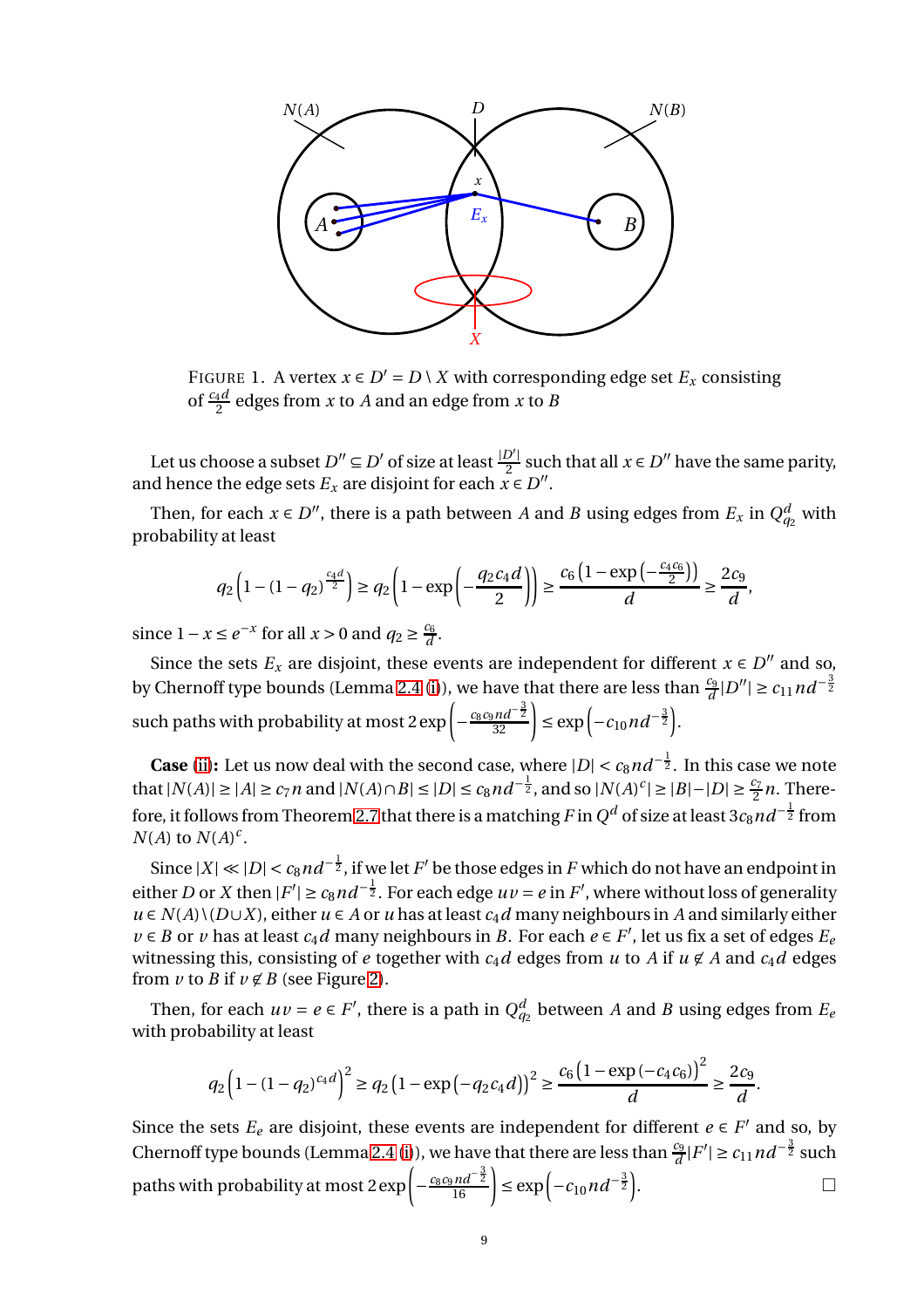

<span id="page-9-0"></span>FIGURE 2. An edge  $uv = e \in F'$  with corresponding edge set  $E_e$  consisting of  $c_4d$  edges from  $u$  to  $A$  and  $c_4d$  edges from  $v$  to  $B$ .

Assuming Claims [3.2](#page-6-0) and [3.4,](#page-7-1) our aim is to show that the edge boundary of every subset  $S \subseteq L_1$  satisfying *αn* ≤ |*S*| ≤  $\frac{|V(L_1)|}{2}$  is large. Let us fix some such subset *S*.

<span id="page-9-1"></span>**Claim 3.5.** Whp  $\left|\frac{\partial e}{\partial \rho} (S)\right| \ge \frac{c_{12}n}{d^3(\log n)}$  $\frac{\iota_{12}n}{d^3(\log d)^2}$ 

*Proof of Claim* [3.5.](#page-9-1) We first note that by Claim [3.2](#page-6-0) whp  $|S \cap Y| \geq (\alpha - 4c_1)n$ . Let us write

$$
\mathcal{C}_0 = \{ C \in \mathcal{C} : S \cap C \neq \emptyset \text{ and } C \setminus S \neq \emptyset \},
$$
  

$$
\mathcal{C}_A = \{ C \in \mathcal{C} : C \subseteq S \},
$$
  

$$
\mathcal{C}_B = \{ C \in \mathcal{C} : S \cap C = \emptyset \},
$$

and let  $A = V(\bigcup \mathscr{C}_A)$  and  $B = V(\bigcup \mathscr{C}_B \cup \bigcup \mathscr{C}_0)$ .

Since each *C* ∈ *C* is connected in  $Q_1$  ⊆  $Q_2$ , there are at least  $|C_0|$  edges in the edge boundary of *S* in *Q*2. We split into two cases:

<span id="page-9-2"></span>(i)  $|\mathcal{C}_0| \ge \frac{c_{12}n}{d^3(\log d)^2}$ ;

<span id="page-9-3"></span>(ii)  $|\mathcal{C}_0| < \frac{c_{12}n}{d^3(\log d)^2}$ .

**Case** [\(i\)](#page-9-2): Suppose first that  $|\mathcal{C}_0| \ge \frac{c_{12}n}{d^3(\log d)^2}$ . Since each  $C \in \mathcal{C}_0$  is connected in  $Q_1$  and meets both *S* and  $V\left(Q^d\right)$  \ *S*, it follows that there are at least  $\frac{c_{12}n}{d^3(\log d)^2}$  many edges in the edge boundary of *S* in  $Q_1$  and hence, at least this many in the edge boundary of *S* in  $Q_2$ .

**Case** [\(ii\)](#page-9-3): Suppose instead that  $|\mathscr{C}_0| < \frac{c_{12}n}{d^3(\log d)^2}$ . Since there are at most  $nd^{-5}$  pieces in  $\mathscr C$  of size between  $\frac{1}{c_{10}}d^{\frac{3}{2}}$  and  $\frac{1}{c_{10}}d^{\frac{5}{2}}$  and the rest have size at most  $\frac{1}{c_{10}}d^{\frac{3}{2}}\log d$ , it follows that, if we let  $Z := V(\bigcup \mathscr{C}_0)$ , then

<span id="page-9-4"></span>
$$
|Z| \le \frac{2c_{12}n}{c_{10}d^{\frac{3}{2}}\log d}.\tag{2}
$$

In particular, we have that  $|A| \ge |S| - |Z| \ge c_7 n$  and  $|B| \ge |Y| - |S| \ge c_7 n$ , and so, by Claim [3.4,](#page-7-1) whp there is a family  ${\mathscr P}$  of at least  $c_{11}$   $nd^{-\frac{3}{2}}$  many edge disjoint paths between  $A$  and  $B$ in  $Q_{q_2}^d$  .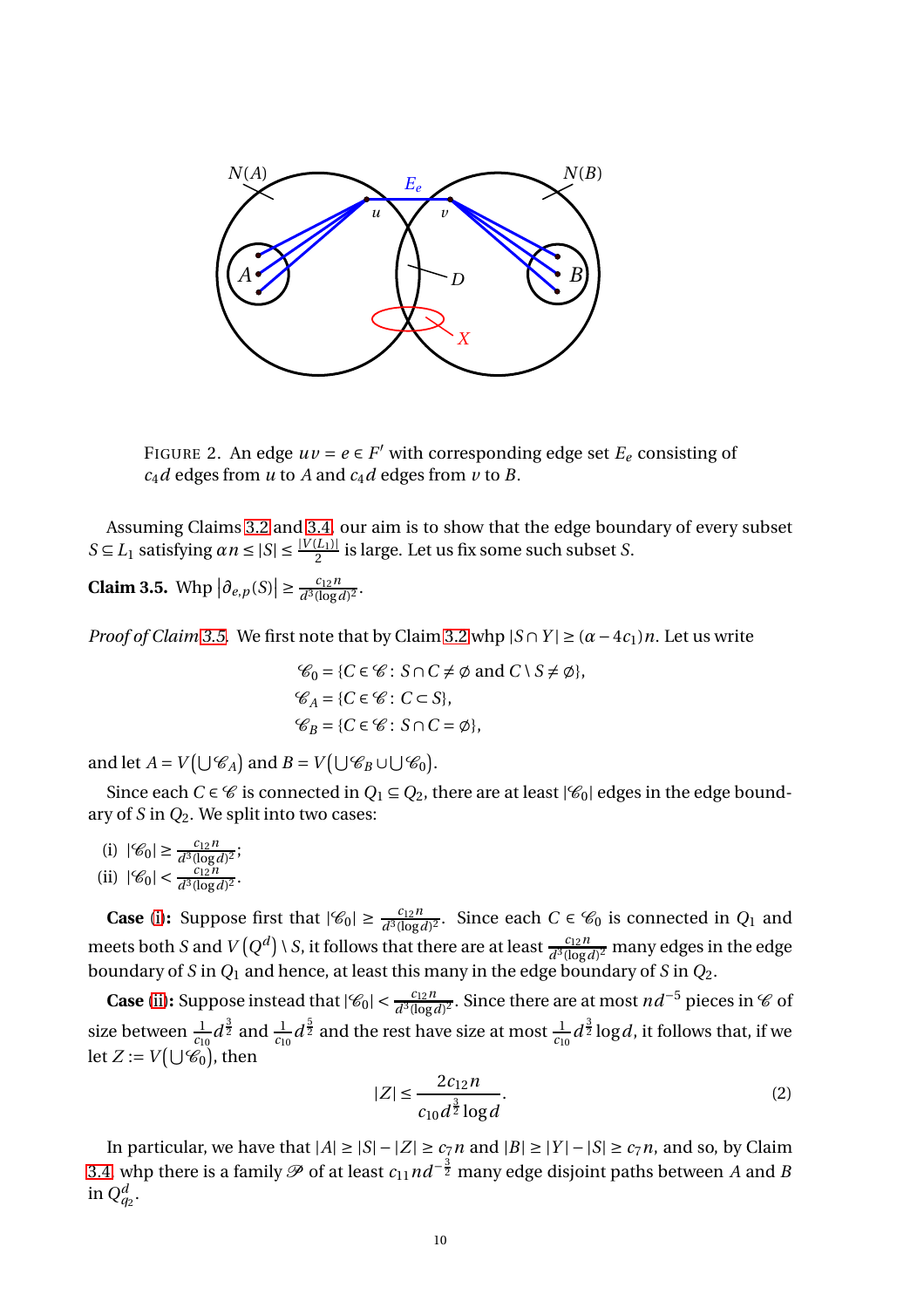Then, by Lemma [2.5](#page-4-3) applied with  $k = \frac{5}{2}$  $\frac{5}{2}$ , whp either  $|Z|$  ≤  $\frac{c_{11}}{2}$ *nd*<sup>−</sup> $\frac{5}{2}$ , or *Z* has edge boundary satisfying

$$
\left|\partial_{e,p}(Z)\right| \leq |Z|\log d \leq \frac{2c_{12}}{c_{10}}nd^{-\frac{3}{2}} \leq \frac{c_{11}}{2}nd^{-\frac{3}{2}},
$$

where we used [\(2\)](#page-9-4) to bound |*Z*| from above. In either case, since every vertex in *Z* has degree at most *d*, at most half of the paths in  $\mathcal P$  meet *Z*, and every other path in  $\mathcal P$  must contribute at least one edge to the boundary of *S* in  $Q_2$ , since  $A \subseteq S$  and  $(B \setminus Z) \cap S = \emptyset$ . It follows that the edge boundary of *S* in  $Q_2$  has size at least  $\frac{c_{11}}{2}nd^{-\frac{3}{2}} \geq \frac{c_{12}n}{d^3(\log d)}$  $d^3$ (log *d*)<sup>2</sup> . — Процессиональные производствование и производствование и производствование и производствование и производс<br>В 1990 году в 1990 году в 1990 году в 1990 году в 1990 году в 1990 году в 1990 году в 1990 году в 1990 году в<br>

It follows from Claim [3.5](#page-9-1) that the theorem holds with  $\beta = c_{12}$ .

*Proof of Corollary [1.5.](#page-2-1)* Let *β* be given by Theorem [1.4.](#page-2-0) By Lemma [2.5,](#page-4-3) we have that whp every subset *X* ⊆ *V*( $Q^d$ ) of size |*X*| ≥ *nd*<sup>−5</sup> has edge boundary in  $Q^d_p$  such that

$$
\left|\partial_{e,p}(X)\right| \leq |X| \log d.
$$

So, we may assume that the above and the conclusion of Theorem [1.4](#page-2-0) hold. Let  $S \subseteq L$  be such that  $\alpha n \leq |S| \leq \frac{|V(L_1)|}{2}$  and let  $X = \partial_{v,p}(S)$  be the vertex boundary of *S* in  $Q_p^d$ . Then, by our choice of  $\beta$ , we have  $\left|\frac{\partial_{e,p}(S)}{\partial s}\right| \geq \beta \frac{n}{d^3(\log n)}$  $\frac{n}{d^3(\log d)^2}$  and so, since  $Q^d$  is  $d$ -regular, it follows that  $|X| \ge \frac{n}{d^4(\log d)^2}$  ≥  $nd^{-5}$ . Hence,  $|\partial_{e,p}(X)| \le |X| \log d$ .

However, since each edge in the edge boundary of *S* is in the edge boundary of *X* we obtain

$$
|X|\log d \geq \left|\partial_{e,p}(X)\right| \geq \left|\partial_{e,p}(S)\right| \geq \beta \frac{n}{d^3(\log d)^2}.
$$

It follows that  $|X| \ge \beta \frac{n}{d^3(\log n)}$  $\frac{n}{d^3(\log d)^3}$ , and so the corollary follows

As corollaries, we can deduce Theorems [1.2](#page-2-2) and [1.3.](#page-2-3)

*Proof of Theorem [1.2.](#page-2-2)* By Corollary [1.5](#page-2-1) given  $\alpha \ll \epsilon$  there exists a  $\beta > 0$  such that whp every subset *S* of the largest component *L*<sub>1</sub> of  $Q_p^d$  with  $\alpha n \leq |S| \leq \frac{|V(L_1)|}{2}$  satisfies  $|\partial_{v,p}(S)| \geq \frac{\beta n}{d^3(\log n)}$  $\frac{p_n}{d^3(\log d)^3}$ . Hence, applying Theorem [2.2](#page-4-4) with  $k = \frac{|V(L_1)|}{2}$  and  $t = \frac{\beta n}{d^3(\log n)}$  $\frac{p}{d^3(\log d)^3}$  we can conclude that  $L_1$  contains a cycle of length  $\Omega\left(\frac{n}{d^3\log n}\right)$  $\frac{n}{d^3(\log d)^3}$ . В последните последните последните последните последните последните последните последните последните последн<br>В последните последните последните последните последните последните последните последните последните последнит

*Proof of Theorem [1.3.](#page-2-3)* If the largest component  $L_1$  of  $Q_p^d$  does not contain a  $K_t$ -minor, then by Theorem [2.3](#page-4-5) there is some constant  $C > 0$  such that  $L_1$  contains a subset *S* of size at most  $C t \sqrt{|V(L_1)|} \leq C t \sqrt{n}$ , such that each component of  $G \setminus S$  has order at most  $\frac{2|V(L_1)|}{3}$ . It follows that we can find some subset of  $L_1$  of size between  $\frac{|V(L_1)|}{3}$  and  $\frac{|V(L_1)|}{2}$  whose vertex boundary is contained in *S*, and hence has size at most  $C t \sqrt{n}$ .

<span id="page-10-0"></span>However, by Corollary [1.5,](#page-2-1) whp every subset of  $L_1$  of size between  $\frac{1}{3}|V(L_1)|$  and  $\frac{1}{2}|V(L_1)|$  $3^{|\mathbf{v}|\mathbf{L}|}$  and 2 has a vertex boundary of size at least  $\frac{\beta n}{d^3(\log d)^3}$ . It follows that  $t \ge \frac{\beta \sqrt{n}}{C d^3(\log d)}$  $\frac{\beta\sqrt{n}}{Cd^3(\log d)^3} = \Omega\left(\frac{\sqrt{n}}{d^3(\log d)}\right)$  $\frac{\sqrt{n}}{d^3(\log d)^3}$ .  $\Box$ 

# 4. GENUS OF THE LARGEST COMPONENT

Given a graph *G* let us write  $g(G)$  for the *genus* of *G*, the smallest  $k \in \mathbb{N}$  such that *G* can be embedded on an orientable surface of genus *k*.

Since the genus of  $K_t$  is known to be  $\Omega\big(t^2\big)$ , and the genus of a graph is a *minor monotone function*, that is, if *H* is a minor of *G* then  $g(H) \le g(G)$ , it follows from Theorem [1.3](#page-2-3) that whp  $g\left(Q_p^d\right) = \Omega\left(\frac{n}{d^3(\log n)}\right)$  $\left(\frac{n}{d^3(\log d)^3}\right)$  in the supercritical regime. However, if we are more careful, we can improve this to a bound of optimal asymptotic order.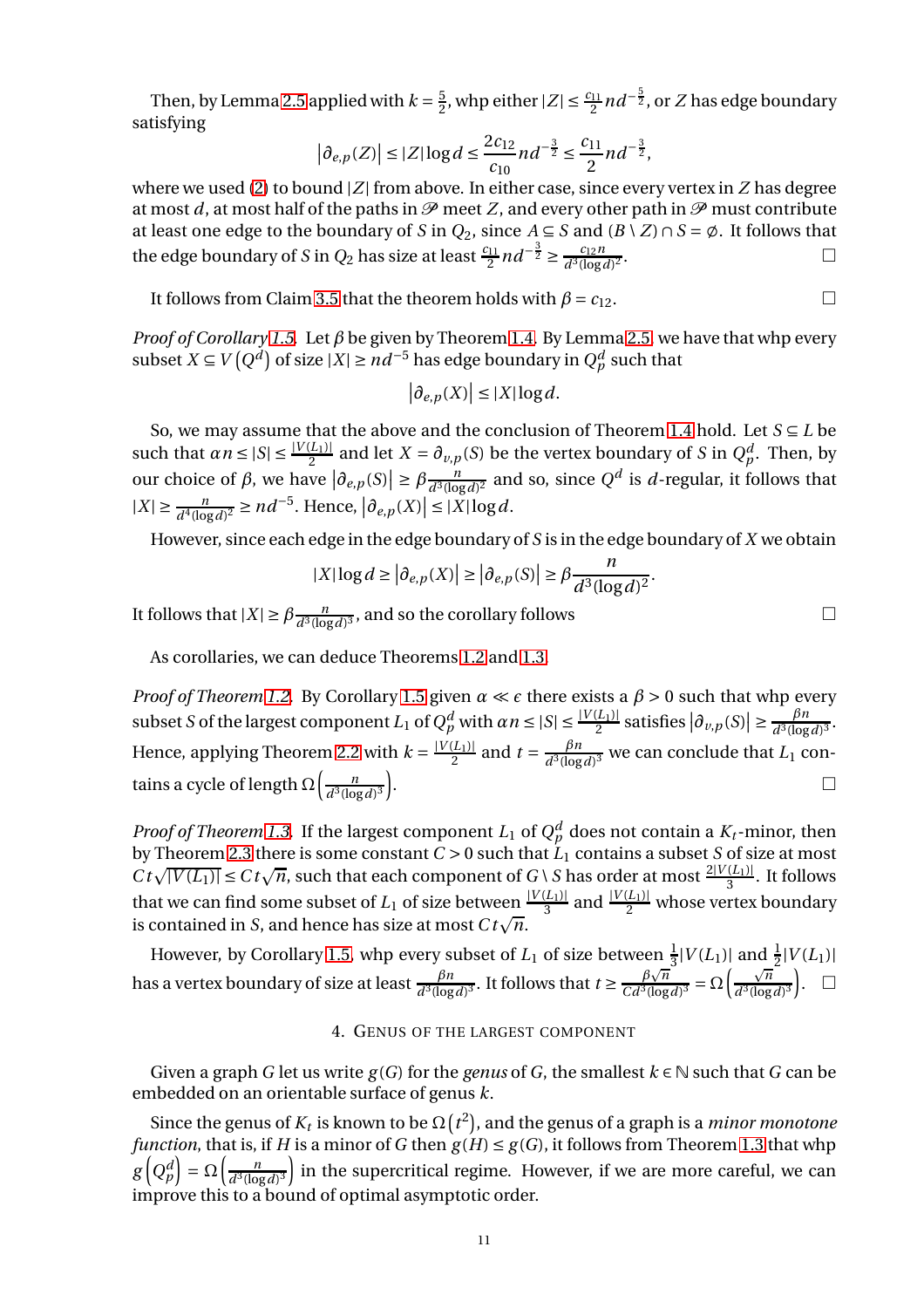*Proof of Theorem [1.6.](#page-3-0)* Euler's formula tells us that the genus of a connected graph *L* satisfies

<span id="page-11-0"></span>
$$
g(L) = \frac{1}{2} (e(L) - v(L) - f(L) + 2) = \frac{1}{2} (\text{excess}(L) - f(L) + 2),
$$
\n(3)

where  $e(L)$  and  $v(L)$  are the number of edges and vertices of *L* respectively, excess(*L*) :=  $e(L)$  –  $v(L)$  is the *excess* of *L* and  $f(L)$  is the number of faces of *L* when embedded on a surface of minimal genus. We will show that whp the largest component  $L_1$  of  $Q_p^d$  satisfies

<span id="page-11-2"></span><span id="page-11-1"></span>(i)  $excess(L_1) = \Omega(n)$ ; and

$$
(ii) f(L_1) = o(n),
$$

from which it follows, from [\(3\)](#page-11-0), that whp  $g(L_1)$  is also  $\Omega(n)$ .

**Property** [\(i\)](#page-11-1): To prove that whp  $excess(L_1) = \Omega(n)$ , we again argue via a two-round exposure. Let  $q_1 = \frac{1+\frac{\epsilon}{2}}{d}$ , so that  $q_2 = \frac{p-p_1}{1-p_1}$  $\frac{p-p_1}{1-p_1}$  ≥  $\frac{\varepsilon}{2a}$  $\frac{\varepsilon}{2d}$  and let us write as before  $Q_1 = Q_{q_1}^d$  and  $Q_2 = Q_1 \cup Q_{q_2}^d$ where the two random subgraphs are independent, so that *Q*<sup>2</sup> has the same distribution as  $Q_p^d$ .

By Theorem [1.1](#page-1-2) there exists  $\alpha > 0$  such that whp there is a component  $L'_1$  of  $Q_1$  with  $|V(L'_1)|$  ≥ *αn*. Since  $L'_1$  is connected it contains at least  $|V(L'_1)|$  − 1 edges of  $Q_1$ .

However, if we let  $\beta \ll \alpha$  and let  $\mathscr A$  be the event that there exists a set of vertices  $W \subseteq V\left(Q^d\right)$ of size at least  $\alpha n$  such that *W* spans at most  $\beta d|W|$  edges in  $Q^d$  and *W* spans at least  $|W| - 1 \ge \frac{|W|}{2}$  edges of  $Q_1$ , then it follows, by Lemma [2.4](#page-4-0) [\(ii\)](#page-4-1), that

$$
\mathbb{P}(\mathscr{A}) \leq \sum_{i \geq \alpha} \binom{n}{i} \mathbb{P}\left(\text{Bin}\left(\left\lfloor \beta d i\right\rfloor, \frac{2}{d}\right) \geq \frac{i}{2}\right) \leq \sum_{i \geq \alpha} \left(\frac{en}{i}\right)^i (2\beta e)^{\frac{i}{2}} = \sum_{i \geq \alpha} \left(\frac{\sqrt{2}e^{\frac{3}{2}}\sqrt{\beta}}{\alpha}\right)^i = o(1).
$$

Hence, we can conclude that whp  $L'_1$  spans at least  $\beta d|V(L'_1)| \ge \alpha \beta d n$  many edges of  $Q^d$ . Let *T* be a spanning tree of  $L'_1$  in  $Q_1$ , then  $L'_1$  spans at least  $\alpha \beta dn - |V(T)| \ge \frac{\alpha \beta dn}{2}$  edges in  $Q^d - T$ .

Hence, again by Chernoff type bounds (Lemma [2.4](#page-4-0) [\(i\)](#page-4-2)), we have that the number of edges spanned by  $L_1'$  in  $Q_{q_2}^d \setminus T$ , which we denote by  $Y$ , is such that

$$
\mathbb{P}\left(Y \le \frac{\alpha\beta\epsilon n}{8}\right) \le \mathbb{P}\left(\text{Bin}\left(\left\lceil\frac{\alpha\beta d n}{2}\right\rceil, \frac{\epsilon}{2d}\right) \le \frac{\alpha\beta\epsilon n}{8}\right) \le 2\exp\left(-\frac{\alpha\beta\epsilon n}{32}\right) = o(1).
$$

So, we can conclude that whp there is some component  $L_1 \supseteq L_1'$  in  $Q_2 = Q_1 \cup Q_{q_2}^d$  which has excess at least  $\frac{\alpha\beta\epsilon n}{8}$ . Note that, by Theorem [3.1](#page-5-1) whp there is a unique linear sized component in *Q*<sup>2</sup> and so whp *L*<sup>1</sup> is in fact the largest component in *Q*2. Summing up, whp

<span id="page-11-3"></span>
$$
\text{excess}(L_1) \ge \frac{\alpha \beta \varepsilon n}{8}.\tag{4}
$$

We note that the typical existence of a component of large excess in  $Q_p^d$  can also be deduced in a relatively straightforward manner from Theorem [3.1.](#page-5-1) Indeed, by Theorem [3.1](#page-5-1) almost every vertex in  $Q^d$ , and so almost every vertex in the giant component  $L$  of  $Q_1$ , has linearly many (in *d*) neighbours in *L*. It will then follow that whp after sprinkling we add linearly many (in *n*) edges to the vertex set of *L* in  $Q_2$ .

**Property** [\(ii\)](#page-11-2): To prove that whp  $f(L_1) = o(n)$ , let us consider the expected number of cycles of length  $s$  in  $Q_p^d$  for a fixed  $s.$  We note that we can naively bound the number of cycles of length *s* in  $Q^d$  by 2nd<sup>*s*−2</sup>. Indeed, for any vertex *x* there are at most  $d^{s-2}$  many paths of length *s* − 2 starting at *x*. However, since the codegree of any pair of vertices in  $Q^d$  is at most two, there are at most two ways to complete any path of length *s* −2 to a cycle of length *s*. Since there are at most *n* many ways to choose the initial vertex *x*, the bound follows.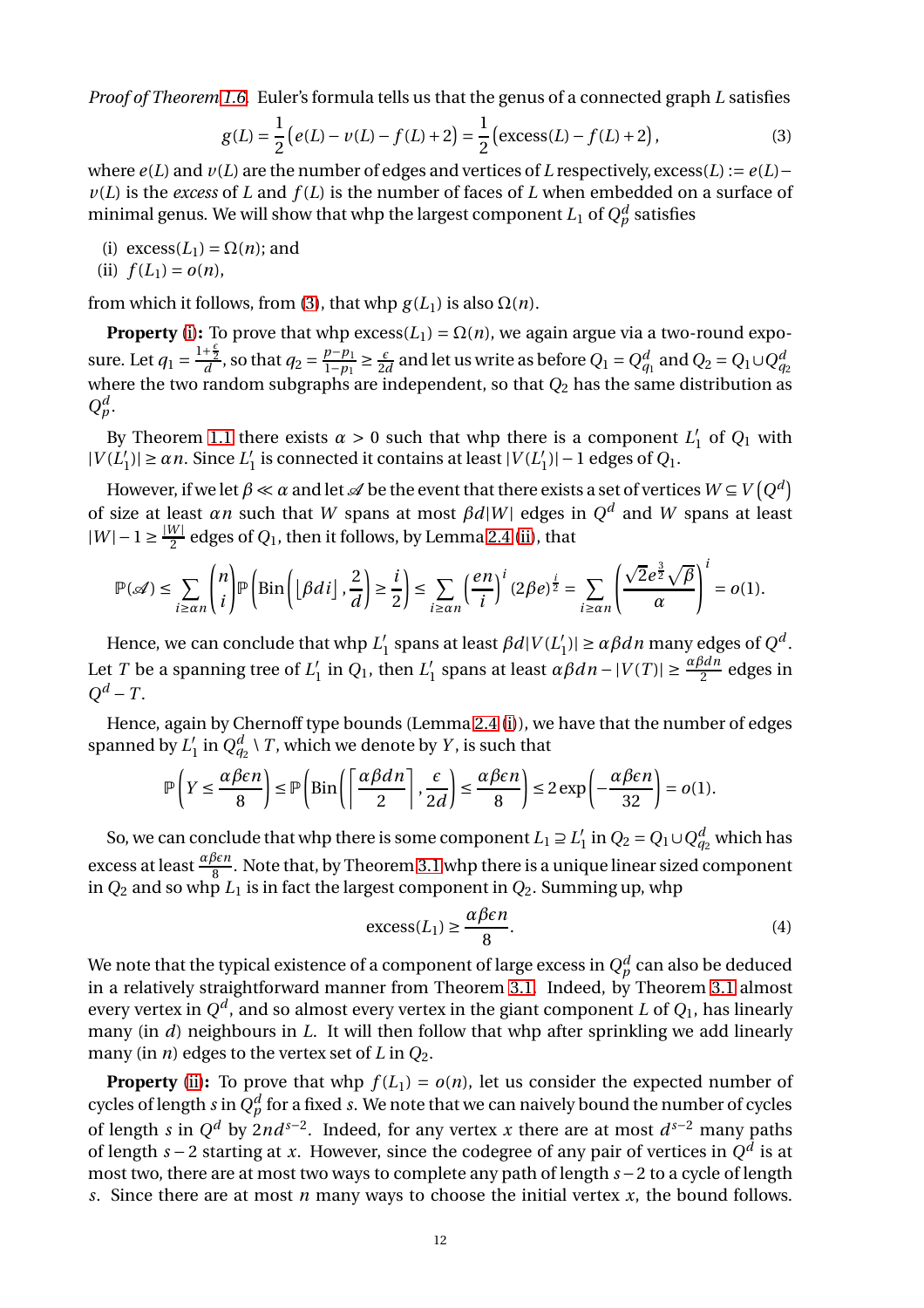We mention that this bound is far from tight and indeed, without too much effort, it can be shown that the number of cycles of length *s* in  $Q^d$  is at most  $2^d\left(\frac{sd}{2}\right)$  $\frac{3}{2}$   $\left($ <sup>2</sup> (see [\[39,](#page-15-6) Claim 3.2]).

Since each such cycle is in  $Q_p^d$  with probability  $p^s$ , and  $p = \frac{1+\epsilon}{d}$ , it follows that the number of cycles of length *s*, which we denote by *X<sup>s</sup>* , satisfies

$$
\mathbb{E}(X_s) \le 2nd^{s-2}p^s = 2nd^{-2}(1+\epsilon)^s.
$$

Hence, the expected number of cycles of length at most  $\sqrt{\log d}$  in  $Q_p^d$  is at most

$$
\sum_{s=1}^{\sqrt{\log d}} \mathbb{E}(X_s) \le 2nd^{-2} \sum_{s=1}^{\sqrt{\log d}} (1+\epsilon)^s \le 2nd^{-2} \sqrt{\log d} 2^{\sqrt{\log d}} \le nd^{-1}.
$$

Hence, by Markov's inequality, whp the number of cycles of length at most  $\sqrt{\log d}$  in  $Q_p^d$  is  $o(n)$ . It follows that whp the number of faces of length at most  $\sqrt{\log d}$  in any embedding of  $L_1$ is *o*(*n*). Furthermore, since in any embedding each edge is in at most two faces, the number of faces of length at least  $\sqrt{\log d}$  in any embedding of *L*<sub>1</sub>, which we denote by  $Y_{\geq \sqrt{\log d}}$ , is at

most  $\frac{2e(L_1)}{\sqrt{\log a}}$  $\frac{1}{\log d}$  $2e\left(Q_p^d\right)$  $\frac{2e(Q_p^a)}{\sqrt{\log d}}$ . However, again by Lemma [2.4,](#page-4-0) we have that whp  $e(Q_p^d) \leq dnp = (1+\epsilon)n$ and so whp

$$
Y_{\geq \sqrt{\log d}} \leq \frac{2e\left(Q_p^d\right)}{\sqrt{\log d}} \leq \frac{2(1+\epsilon)n}{\sqrt{\log d}} = o(n).
$$

Hence, whp  $f(L_1) = o(n)$  and so, by Euler's formula [\(3\)](#page-11-0) applied to  $L_1$ , we have

$$
g\left(Q_p^d\right) \ge g(L_1) \ge \frac{1}{2} \left(\text{excess}(L_1) - f(L_1) + 2\right) \stackrel{(4)}{\ge} \frac{1}{2} \left(\frac{\alpha \beta \epsilon n}{8} - o(n)\right) = \Omega(n).
$$

## 5. DISCUSSION

<span id="page-12-0"></span>In Theorems [1.2](#page-2-2) and [1.3](#page-2-3) we have shown that in the supercritical regime when  $p = \frac{1+\epsilon}{d}$  for a positive constant  $\epsilon$ , whp  $Q_p^d$  contains a cycle whose length is *almost linear* in  $n = 2^d$ , that is, up to some polylogarithmic term in *n*, and similarly a complete minor of order almost  $\sqrt{n}$ . However, it seems unlikely that these results are best possible, and analogous to the case of  $G(d+1, p)$ , it is natural to conjecture that for supercritical  $p$  whp  $Q_p^d$  contains a cycle whose length is in fact *linear* in *n*, and a complete minor of order  $\sqrt{n}$ .

**Question 5.1.** Let  $\epsilon > 0$  and  $p = \frac{1+\epsilon}{d}$ .

- (1) Is it the case that whp  $Q_p^d$  contains a cycle of length  $\Omega(n)$ ?
- (2) Is it the case that whp  $Q_p^d$  contains a complete minor of order  $\Omega(\sqrt{n})$ ?

Furthermore, in both questions it would also be interesting to know the dependence of the results on  $\epsilon$ . For example, in  $G(d+1, p)$  it is known that for  $p = \frac{1+\epsilon}{d}$  the largest component is of order  $(2\epsilon + o(\epsilon))d$ , the length of the longest cycle is of order  $\Theta(\epsilon^2)d$  (see, for example, [\[30,](#page-14-3) Theorem 5.7]) and the order of the largest complete minor is  $\Theta\left(\epsilon^{\frac{3}{2}}\right)\sqrt{d}$  (see [\[19\]](#page-14-26)).

As indicated in the introduction, it seems unlikely that such results can be proven simply by considering the expansion properties of the largest component. However, it is still an interesting question precisely how strong expansion properties of the largest component we can guarantee whp. For example, Krivelevich [\[32\]](#page-14-27) showed that in the supercritical regime  $p = \frac{1+\epsilon}{d}$  in  $G(d+1, p)$ , whp the largest component contains a subgraph of order Θ(*d*) which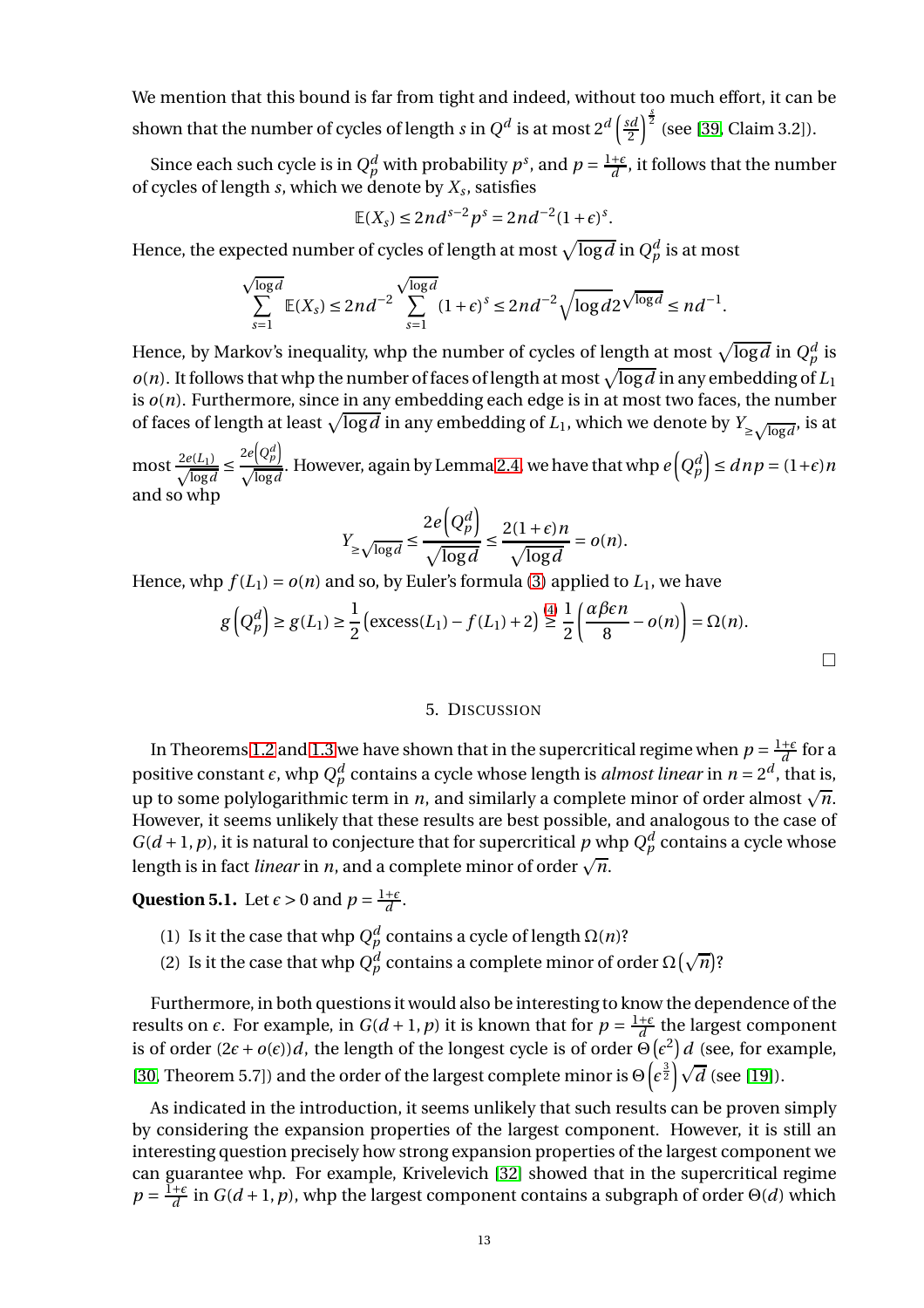is a bounded degree *α*-expander for some  $\alpha = \alpha(\epsilon) > 0$ , where a graph *G* is an *α-expander* if for every subset  $W \subseteq V(G)$  with  $|W| \leq \frac{|V(G)|}{2}$  we have that  $|\partial_v(W)| \geq \alpha |W|$ .

**Question 5.2.** Let  $\epsilon > 0$  and  $p = \frac{1+\epsilon}{d}$ . For what  $\alpha = \alpha(d)$  is it true that whp the largest component of  $Q_{p}^{d}$  contains a subgraph of order Θ(*n*) which is an *α* -expander?

We note that by a similar argument as in [\[33,](#page-14-20) Lemma 2.4], Corollary [1.5](#page-2-1) implies that we can take  $\alpha(d) = \Omega\left(\frac{1}{d^3(\log d)}\right)$  $\frac{1}{d^3(\log d)^3}$ ), however it seems unlikely that this is optimal.

A careful examination of the proof of Theorem [1.6](#page-3-0) shows that whp the genus of the largest component *L*<sub>1</sub> of  $Q_p^d$  is asymptotically equal to half of the excess of *L*<sub>1</sub>. In the case of  $G(d+1, p)$ , in the supercritical regime, it can be shown that if we delete the largest component, what is left has approximately the distribution of a subcritical random graph, and so whp all other components are unicyclic or trees. From this it follows that the genus of  $G(d+1, p)$  is asymptotically equal to the genus of its largest component. Furthermore, by Euler's formula for an arbitrary graph *G*

$$
g(G) = \frac{1}{2} (e(G) - v(G) - f(G) + \kappa(G) + 1),
$$

where *κ*(*G*) is the number of components of *G*, and by counting carefully the number of treecomponents it is possible to determine asymptotically the genus of  $G(d+1, p)$  in this regime, and also the excess of the giant component (see [\[15,](#page-14-28) Theorems 1.2 and 1.3]).

However, it is not the case that whp  $Q_p^d$  is planar for an arbitrary subcritical  $p.$  For example, it is easy to see that whp  $Q^4 \subseteq Q_p^d$  when  $p = \Theta\left(\frac{1}{d}\right)$  $\frac{1}{d}$ ), and  $Q^4$  is non-planar. So, even if such a 'symmetry rule' were to hold in this model, it would not be immediate that the main contribution to the genus of  $Q^d_p$  is coming from the excess of the largest component. It would be interesting to determine asymptotically the genus of  $Q_p^d$  in the supercritical regime.

There are some interesting open questions about the model  $Q_p^d$  in the paper of Condon, Espuny Díaz, Girao, Kühn and Osthus [\[14\]](#page-14-12). In particular, they used as a crucial part of their proof the fact that whp  $Q_{\perp}^{d}$  contains an 'almost spanning' path, that is, a path containing (1 − *o*(1))*n* vertices, and they showed that this property is in fact true for  $Q_p^d$  for any constant *p*.

However, analogous to the case of  $G(d+1, p)$ , we should perhaps expect such a path to exist for much smaller values of *p*. In particular, if we expect the sparse random subgraph  $Q_p^d$  with  $p = \frac{c}{a}$  $\frac{c}{d}$  to contain a path of linear length  $f(c)n$  for some function  $f(c)$  when  $c > 1$ , it is natural to conjecture that  $f(c) \rightarrow 1$  as  $c \rightarrow \infty$ .

**Question 5.3.** Let  $p = \omega \left( \frac{1}{d} \right)$  $\frac{1}{d}$ ). Is it true that whp  $Q_p^d$  contains a path of length (1 − *o*(1))*n*?

Finally, other notions of random subgraphs of the hypercube  $Q^d$  have also been studied. In particular, if we let  $Q^d(p)$  denote a random *induced* subgraph of  $Q^d$  obtained by retaining each *vertex* independently with probability *p*, then the typical existence of a giant component in  $Q^d(p)$  when  $p = \frac{1+\epsilon}{d}$  for a fixed  $\epsilon > 0$  was shown by Bollobás, Kohayakawa and Łuczak [\[8\]](#page-14-29), and this was extended to a broader range of *p* with  $\epsilon = o(1)$  by Reidys [\[40\]](#page-15-9). It would be interesting to know if the giant component in  $Q^d(p)$  whp also has good expansion properties.

#### **REFERENCES**

- <span id="page-13-2"></span><span id="page-13-0"></span>[1] M. Ajtai, J. Komlós, and E. Szemerédi. Largest random component of a *k*-cube. *Combinatorica*, 2(1):1–7, 1982.
- [2] N. Alon and J. H. Spencer. *The probabilistic method*. Wiley Series in Discrete Mathematics and Optimization. John Wiley & Sons, Inc., Hoboken, NJ, fourth edition, 2016.
- <span id="page-13-1"></span>[3] L. W. Beineke and F. Harary. The genus of the *n*-cube. *Canadian J. Math.*, 17:494–496, 1965.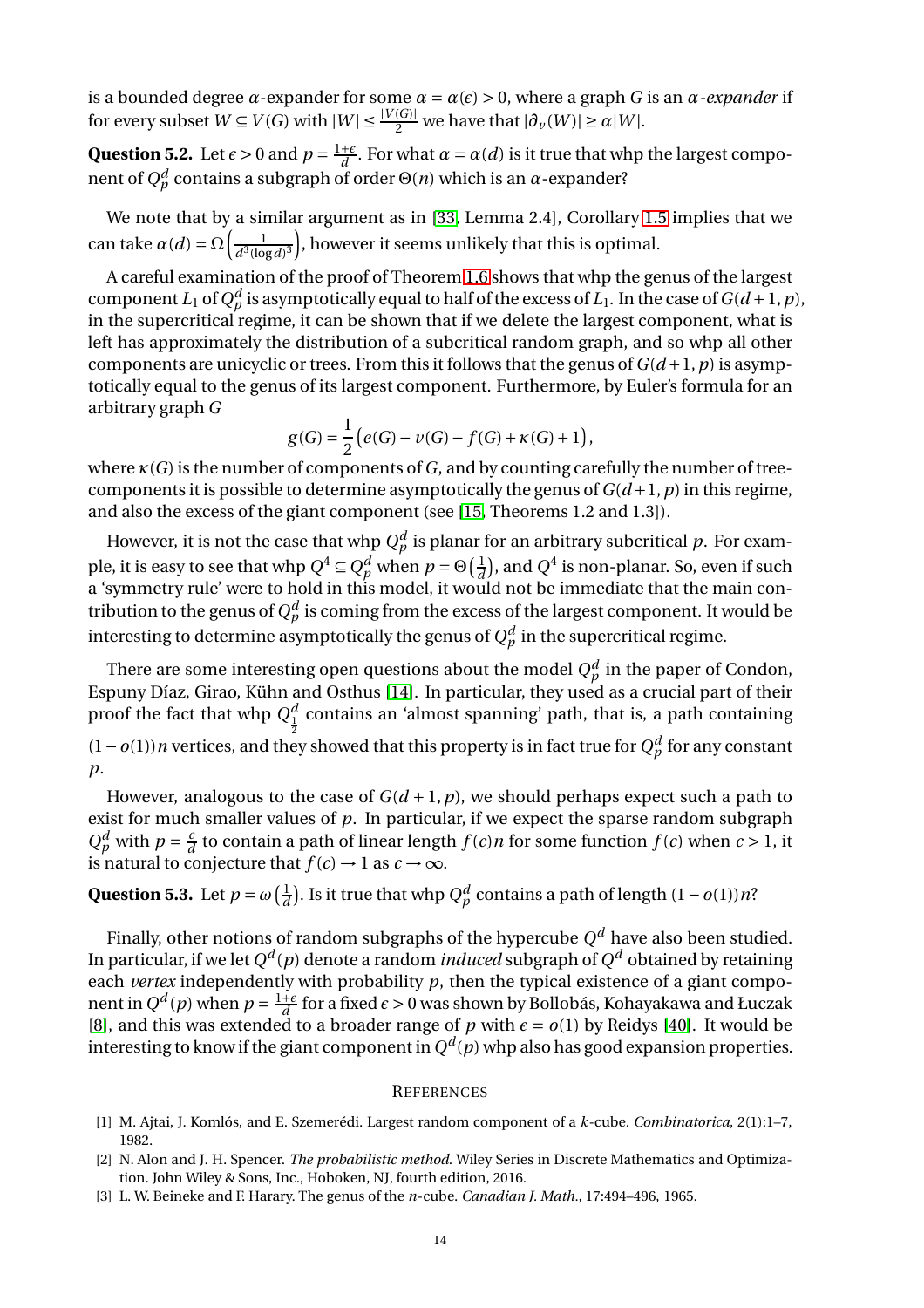- <span id="page-14-11"></span><span id="page-14-10"></span>[4] B. Bollobás. The evolution of the cube. In *Combinatorial mathematics (Marseille-Luminy, 1981)*, volume 75 of *North-Holland Math. Stud.*, pages 91–97. North-Holland, Amsterdam, 1983.
- <span id="page-14-1"></span>[5] B. Bollobás. Complete matchings in random subgraphs of the cube. *Random Structures & Algorithms*, 1(1):95–104, 1990.
- <span id="page-14-13"></span>[6] B. Bollobás. *Random graphs*, volume 73 of *Cambridge Studies in Advanced Mathematics*. Cambridge University Press, second edition, 2001.
- <span id="page-14-29"></span>[7] B. Bollobás, Y. Kohayakawa, and T. Łuczak. The evolution of random subgraphs of the cube. *Random Structures & Algorithms*, 3(1):55–90, 1992.
- [8] B. Bollobás, Y. Kohayakawa, and T. Łuczak. On the evolution of random Boolean functions. In *Extremal problems for finite sets (Visegrád, 1991)*, volume 3 of *Bolyai Soc. Math. Stud.*, pages 137–156. János Bolyai Math. Soc., Budapest, 1994.
- <span id="page-14-30"></span><span id="page-14-25"></span>[9] B. Bollobás and I. Leader. Matchings and paths in the cube. *Discrete Appl. Math.*, 75(1):1–8, 1997.
- [10] B. Bollobás and O. Riordan. A simple branching process approach to the phase transition in  $G_{n,n}$ . *Electron*. *J. Combin.*, 19(4):Paper 21, 8, 2012.
- <span id="page-14-14"></span>[11] C. Borgs, J. T. Chayes, R. van der Hofstad, G. Slade, and J. Spencer. Random subgraphs of finite graphs. III. The phase transition for the *n*-cube. *Combinatorica*, 26(4):395–410, 2006.
- <span id="page-14-8"></span>[12] Ju. D. Burtin. The probability of connectedness of a random subgraph of an *n*-dimensional cube. *Problemy Peredaˇci Informacii*, 13(2):90–95, 1977.
- <span id="page-14-18"></span><span id="page-14-12"></span>[13] L. S. Chandran and N. Sivadasan. On the Hadwiger's conjecture for graph products. *Discrete Math.*, 307(2):266–273, 2007.
- [14] P. Condon, A. Espuny Díaz, A. Girão, D. Kühn, and D. Osthus. Hamiltonicity of random subgraphs of the hypercube. *arXiv preprint arXiv:2007.02891*, 2020.
- <span id="page-14-28"></span>[15] C. Dowden, M. Kang, and M. Krivelevich. The genus of the Erdős-Rényi random graph and the fragile genus property. *Random Structures & Algorithms*, 56(1):97–121, 2020.
- <span id="page-14-4"></span>[16] S. Ehard and F. Joos. Paths and cycles in random subgraphs of graphs with large minimum degree. *Electron. J. Combin.*, 25(2):Paper No. 2.31, 15, 2018.
- <span id="page-14-6"></span>[17] J. Erde, M. Kang, and M. Krivelevich. Large complete minors in random subgraphs. *Combin. Probab. Comput.*, 2020. https://doi.org/10.1017/S0963548320000607.
- <span id="page-14-26"></span><span id="page-14-9"></span>[18] P. Erd˝os and J. Spencer. Evolution of the *n*-cube. *Comput. Math. Appl.*, 5(1):33–39, 1979.
- [19] N. Fountoulakis, D. Kühn, and D. Osthus. Minors in random regular graphs. *Random Structures & Algorithms*, 35(4):444–463, 2009.
- <span id="page-14-5"></span><span id="page-14-2"></span>[20] A. Frieze and M. Karoński. *Introduction to random graphs*. Cambridge University Press, Cambridge, 2016.
- [21] A. Frieze and M. Krivelevich. On the non-planarity of a random subgraph. *Combin. Probab. Comput.*, 22(5):722–732, 2013.
- <span id="page-14-7"></span><span id="page-14-0"></span>[22] E. N. Gilbert. Random graphs. *Ann. Math. Statist.*, 30:1141–1144, 1959.
- [23] R. Glebov, H. Naves, and B. Sudakov. The threshold probability for long cycles. *Combin. Probab. Comput.*, 26(2):208–247, 2017.
- <span id="page-14-24"></span>[24] L. H. Harper. Optimal numberings and isoperimetric problems on graphs. *J. Combinatorial Theory*, 1:385– 393, 1966.
- <span id="page-14-23"></span>[25] T. E. Harris. A lower bound for the critical probability in a certain percolation process. *Proc. Cambridge Philos. Soc.*, 56:13–20, 1960.
- <span id="page-14-17"></span><span id="page-14-16"></span>[26] R. van der Hofstad and A. Nachmias. Unlacing hypercube percolation: a survey. *Metrika*, 77(1):23–50, 2014.
- <span id="page-14-19"></span>[27] R. van der Hofstad and A. Nachmias. Hypercube percolation.*J. Eur. Math. Soc. (JEMS)*, 19(3):725–814, 2017.
- [28] S. Hoory, N. Linial, and A. Wigderson. Expander graphs and their applications. *Bull. Amer. Math. Soc. (N.S.)*, 43(4):439–561, 2006.
- <span id="page-14-15"></span>[29] T. Hulshof and A. Nachmias. Slightly subcritical hypercube percolation. *Random Structures & Algorithms*, 56(2):557–593, 2020.
- <span id="page-14-3"></span>[30] S. Janson, T. Łuczak, and A. Ruciński. *Random graphs*. Wiley-Interscience Series in Discrete Mathematics and Optimization. Wiley-Interscience, 2000.
- <span id="page-14-22"></span>[31] K. Kawarabayashi and B. Reed. A separator theorem in minor-closed classes. In *2010 IEEE 51st Annual Symposium on Foundations of Computer Science—FOCS 2010*, pages 153–162. IEEE Computer Soc., Los Alamitos, CA, 2010.
- <span id="page-14-27"></span>[32] M. Krivelevich. Finding and using expanders in locally sparse graphs. *SIAM J. Discrete Math.*, 32(1):611– 623, 2018.
- <span id="page-14-20"></span>[33] M. Krivelevich. Expanders – how to find them, and what to find in them. In *Surveys in combinatorics 2019*, volume 456 of *London Math. Soc. Lecture Note Ser.*, pages 115–142. Cambridge Univ. Press, Cambridge, 2019.
- <span id="page-14-21"></span>[34] M. Krivelevich. Long cycles in locally expanding graphs, with applications. *Combinatorica*, 39(1):135–151, 2019.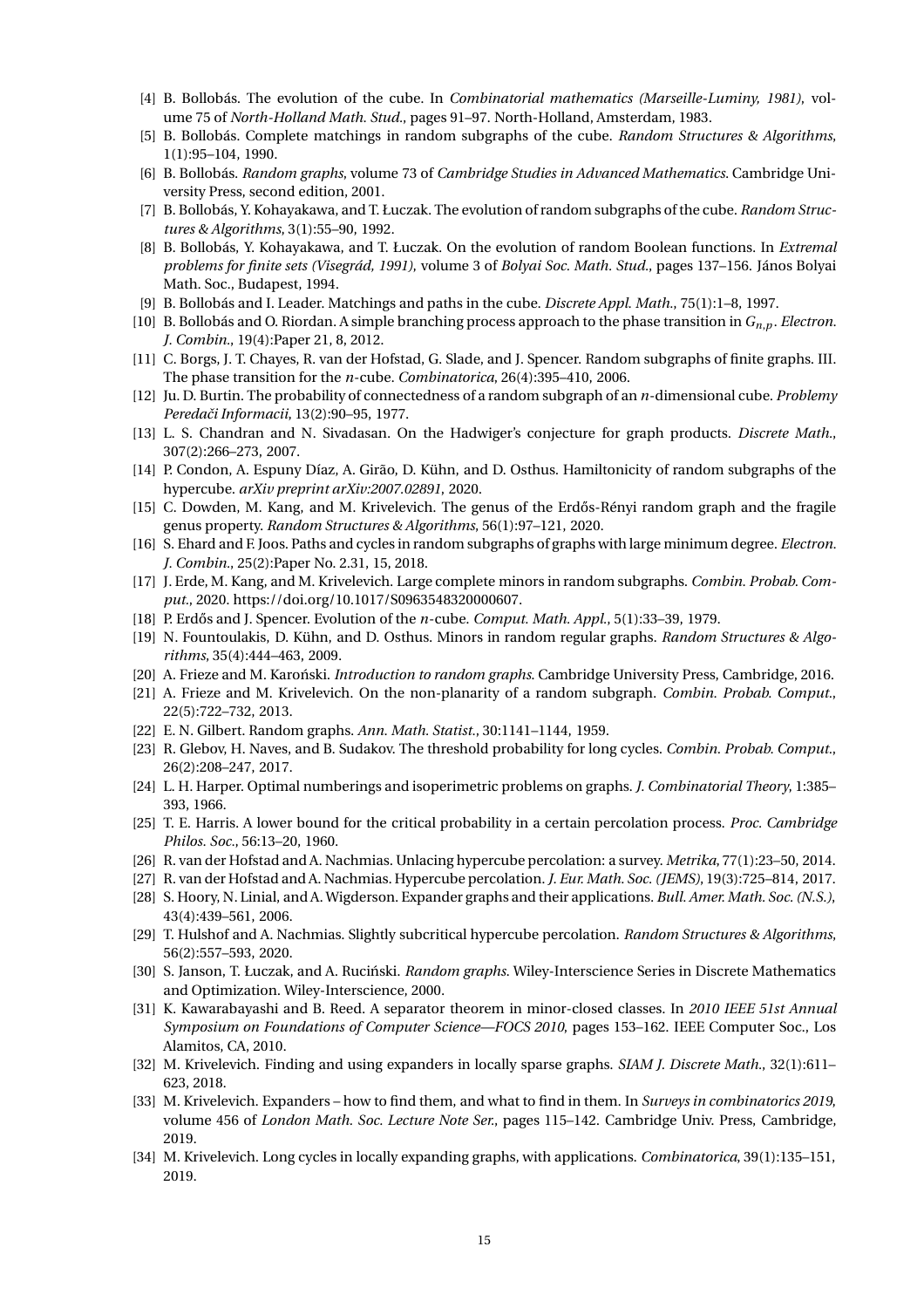- <span id="page-15-7"></span><span id="page-15-2"></span>[35] M. Krivelevich, C. Lee, and B. Sudakov. Long paths and cycles in random subgraphs of graphs with large minimum degree. *Random Structures & Algorithms*, 46(2):320–345, 2015.
- <span id="page-15-0"></span>[36] M. Krivelevich and A. Nachmias. Coloring complete bipartite graphs from random lists. *Random Structures & Algorithms*, 29(4):436–449, 2006.
- <span id="page-15-1"></span>[37] M. Krivelevich and W. Samotij. Long paths and cycles in random subgraphs of  $\mathcal{H}$ -free graphs. *Electron. J. Combin.*, 21(1):Paper 1.30, 18, 2014.
- <span id="page-15-6"></span>[38] M. Krivelevich and B. Sudakov. The phase transition in random graphs: a simple proof. *Random Structures & Algorithms*, 43(2):131–138, 2013.
- <span id="page-15-9"></span>[39] G. Moshkovitz and A. Shapira. Decomposing a graph into expanding subgraphs. *Random Structures & Algorithms*, 52(1):158–178, 2018.
- <span id="page-15-5"></span>[40] C. M. Reidys. Large components in random induced subgraphs of *n*-cubes. *Discrete Math.*, 309(10):3113– 3124, 2009.
- [41] G. Ringel. Über drei kombinatorische Probleme am *n*-dimensionalen Würfel und Würfelgitter. *Abh. Math. Sem. Univ. Hamburg*, 20:10–19, 1955.
- <span id="page-15-3"></span>[42] O. Riordan. Long cycles in random subgraphs of graphs with large minimum degree. *Random Structures & Algorithms*, 45(4):764–767, 2014.
- <span id="page-15-8"></span><span id="page-15-4"></span>[43] A. A. Sapoženko. Metric properties of almost all functions of the algebra of logic. *Diskret. Analiz*, (10):91– 119, 1967.

## APPENDIX A. PROOF OF THEOREM [3.1](#page-5-1)

We note that the proof below follows the proof in [\[1\]](#page-13-0) quite closely. There is a slight error in the original proof, where the vertex-isoperimetric inequality of Harper [\[24\]](#page-14-24) is used to assert the existence of a large matching between a subset of the hypercube and its complement, however, the claimed size of this matching is too large by a factor of *d*. This error is easily fixed, and we do so by utilising instead the stronger isoperimetric result given in Theorem [2.7.](#page-5-3)

*Proof of Theorem [3.1.](#page-5-1)* During the proof we will introduce a series of constants  $c_1, c_2, \ldots$ , with the understanding that each *c<sup>i</sup>* will be as small as is necessary for the argument in terms of *δ*<sub>1</sub>, *δ*<sub>2</sub> and all *c<sub>j</sub>* with *j* < *i*. Recall that  $p = \frac{1+\delta_1}{d}$  and  $γ_1$  denotes the survival probability of the  $Po(1+\delta_1)$  branching process.

Let us first show that whp  $|V(L_1)| \leq (\gamma_1 + \delta_2)n$ . To begin with, we note that the number of vertices in the component of  $Q^d_p$  containing a fixed vertex  $\nu$  of the hypercube is dominated by a Bin( $d$ , $p$ ) branching process, which tends in distribution to a Po( $1 + \delta_1$ ) branching process as  $d \rightarrow \infty$ .

<span id="page-15-10"></span>**Claim A.1.** Whp the number of vertices contained in component of order at most  $d$  in  $Q_p^d$  is at least  $(1 - \gamma_1 - c_1)n$ .

*Proof of Claim [A.1.](#page-15-10)* It follows from standard bounds, see for example [\[10\]](#page-14-30), that the probability that a Po( $1 + \delta_1$ ) branching process dies after growing to size *d* is *o*(1), and so the probability that *v* is contained in a component of order at most *d* is at least  $1 - \gamma_1 - c_2$ . If we let *Z* be the number of vertices contained in components of order at most  $d$  in  $Q_p^d$ , then it follows that  $\mathbb{E}(Z) \geq (1 - \gamma_1 - c_2)n$ . However, *Z* is a 2*d*-Lipschitz function of the edges of  $Q_p^d$ , that is, by adding or deleting a single edge we can change *Z* by at most 2*d*, and so it follows from a standard application of the Azuma-Hoeffding inequality to the edge-exposure martingale on  $Q_p^d$  (see for example [\[2,](#page-13-2) Section 7]) that  $Z$  is tightly concentrated about its mean, and in particular whp  $Z \geq (1 - \gamma_1 - c_1)n$ .

It follows from Claim [A.1](#page-15-10) that whp

<span id="page-15-11"></span>
$$
|V(L_1)| \le n - Z \le (\gamma_1 + c_1)n \le (\gamma_1 + \delta_2)n. \tag{5}
$$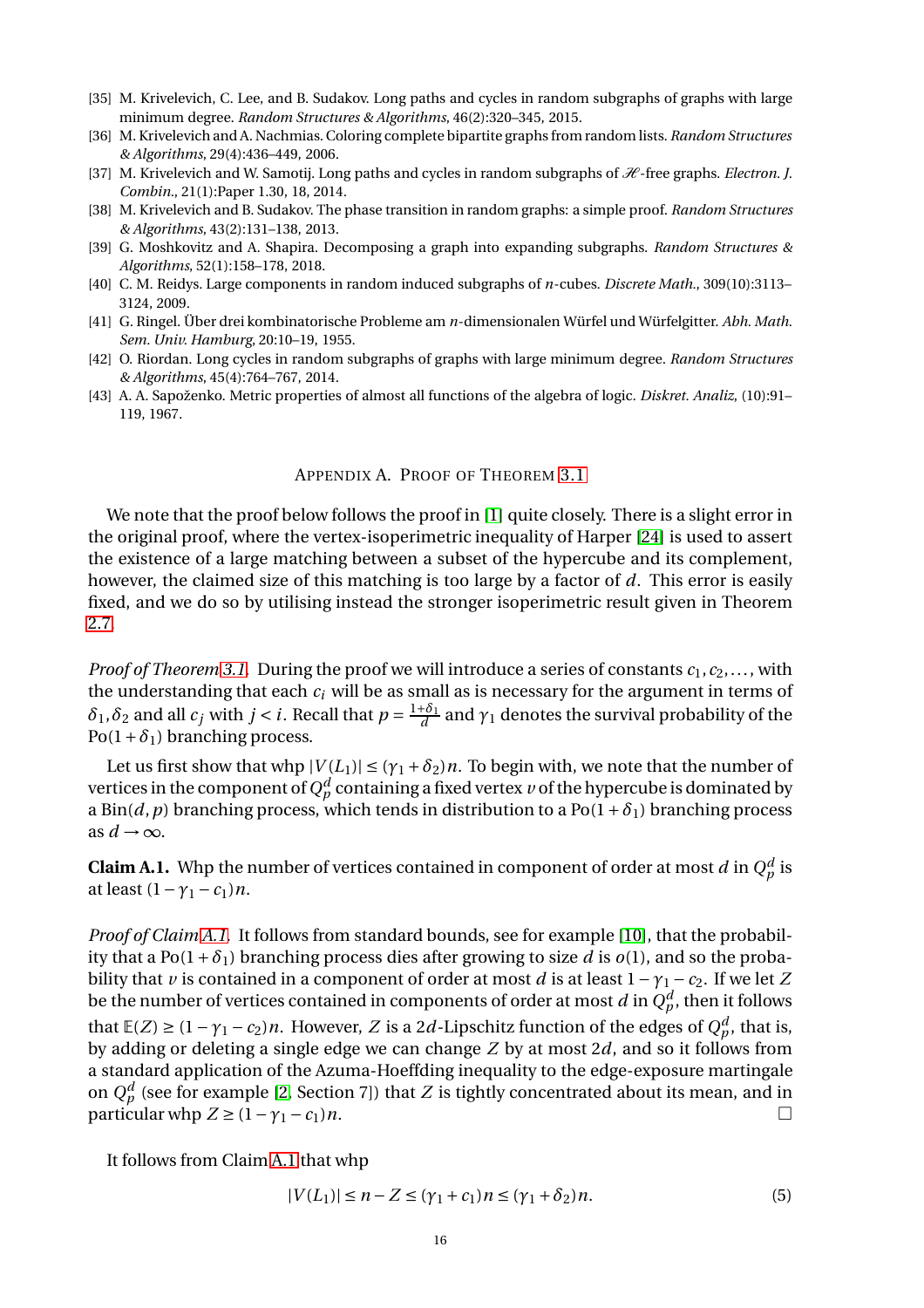To continue the argument, we consider a multi-round exposure with  $q_1 < p$  chosen such that if  $\hat{\gamma}$  is the survival probability of the Po( $dq_1$ ) branching process then  $|\gamma_1 - \hat{\gamma}| \leq c_3$ . Note that we then may assume that we can choose  $q_2, q_3 \geq \frac{c_4}{d}$  $\frac{c_4}{d}$  such that

$$
(1 - q1)(1 - q2)(1 - q3) = 1 - p.
$$

Let us write  $Q_1 = Q_{q_1}^d$ ,  $Q_2 = Q_1 \cup Q_{q_2}^d$  and  $Q_3 = Q_2 \cup Q_{q_3}^d$ , where the random subgraphs are chosen independently, so that  $Q_3$  has the same distribution as  $Q_p^d$ .

By a similar comparison to a branching process as above, we see that the probability that a fixed vertex *v* is contained in a component of order at least  $c_7d$  in  $Q_1$  is at least  $\hat{\gamma} - c_6$ . In particular, we expect around *γ*ˆ*d* of the neighbours of any fixed vertex to be contained in components of  $Q_1$  of order  $\Omega(d)$ . Over the next few claims, we will show that we can 'boost' this result to show that almost every vertex has around *γ*ˆ*d* neighbours contained in components of  $Q_2$  of order  $\Omega(d^2)$ .

<span id="page-16-0"></span>**Claim A.2.** Whp all but  $n^{1-c_8}$  of the vertices *v* in  $Q^d$  have at least ( $\hat{\gamma}$  − *c*<sub>5</sub>)*d* many neighbours in  $Q^d$  which are contained in a component of order at least  $c_7d$  in  $Q_1.$  Let us say in this case that  $\nu$  has property  $(a)$ .

*Proof of Claim [A.2.](#page-16-0)* Indeed, each neighbour of *v* in  $Q^d$  has probability at least  $\hat{\gamma}$  −  $c_6$  of being contained in a component of order at least  $c_7d$  in  $Q_1$ . Furthermore, since this property is an increasing property of subgraphs of  $Q^d$ , by the inequality of Harris (Lemma [2.6\)](#page-5-4), given any subset *W* of the neighbours of *v* of size  $1 \le i \le d$  the probability that each  $w \in W$  is contained in a component of order at least  $c_7d$  in  $Q_1$  is at least  $(\hat{\gamma} - c_6)^i$ . It follows that the number of neighbours of *v* which are contained in a component of order at least  $c_7d$  in  $Q_1$ stochastically dominates a  $Bin(d, \hat{\gamma} - c_6)$  random variable. Hence, by Chernoff type bounds (Lemma [2.4](#page-4-0) [\(i\)](#page-4-2)) the probability that *v* does not have at least  $d(\hat{\gamma} - c_5)$  many neighbours in  $Q^d$  which are contained in a component of order at least *c*<sub>7</sub>*d* in  $Q_1$  is at most *n*<sup>−2*c*8</sup>, and so *v* does not have property (*a*) with probability at most  $n^{-2c_8}$ . Hence by Markov's inequality whp the total number of vertices without property (*a*) is at most  $n^{1-c_8}$ .

<span id="page-16-1"></span>**Claim A.3.** Whp for all but  $n^{1-c_{11}}$  of the vertices  $\nu$  in  $Q^d$  we can find a collection of at least  $c_{10}d$  many disjoint connected subgraphs in  $Q_1$  each of order at least  $c_{12}d$  which are adjacent to  $\nu$  in  $Q^d$ . Let us say in this case that  $\nu$  has property (*b*).

*Proof of Claim [A.3.](#page-16-1)* Indeed, consider without loss of generality the case where *v* is the origin. We can fix  $c_9d$  disjoint subcubes of dimension  $(1 - c_9)d$ , each of which contains a vertex adjacent to *v*, by taking for each  $1 \le i \le c_9d$  the vertex  $w_i$  with a one in the *i*th coordinate and zeros elsewhere, and taking the subcube  $Q(i)$  containing  $w_i$ , where we vary the last  $(1-c_9)d$ coordinates. Since  $c_9 \ll \delta_1$ , again by comparison to an appropriate branching process, for each  $w_i$  with probability at least  $\frac{\hat{Y}}{2}$  the component of  $Q(i)_{q_1}$  containing  $w_i$  has order at least *c*<sub>12</sub>*d*. Since the subcubes *Q*(*i*) are disjoint, the probability that less than  $c_{10}d \leq \frac{\hat{\gamma}c_9d}{4}$  $rac{4}{4}$  of these components have order at least  $c_{12}d$  is at most  $n^{-2c_{11}}$  by Lemma [2.4.](#page-4-0) Therefore,  $\nu$  does not have property (*b*) with probability at most *n* <sup>−</sup>2*c*<sup>11</sup> . Hence by Markov's inequality whp the total number of vertices without property (*b*) is at most  $n^{1-c_{11}}$ .

<span id="page-16-2"></span>**Claim A.4.** Whp all but  $n^{1-c_{13}}$  of the vertices *v* in  $Q^d$  have  $(\hat{\gamma} - c_5)d$  many neighbours in  $Q^d$ , each of which is contained in some subgraph in  $Q_1$  of order at least  $c_{12}d$ , where each vertex in this subgraph has property (*b*). Let us say in this case that *v* has property (*c*).

*Proof of Claim [A.4.](#page-16-2)* By Claim [A.2](#page-16-0) whp at most  $n^{1-c_8}$  vertices of  $Q^d$  do not have property (*a*). Furthermore, by Claim [A.3](#page-16-1) whp at most  $n^{1-c_{11}}$  of the vertices of  $Q^d$  do not have property (*b*),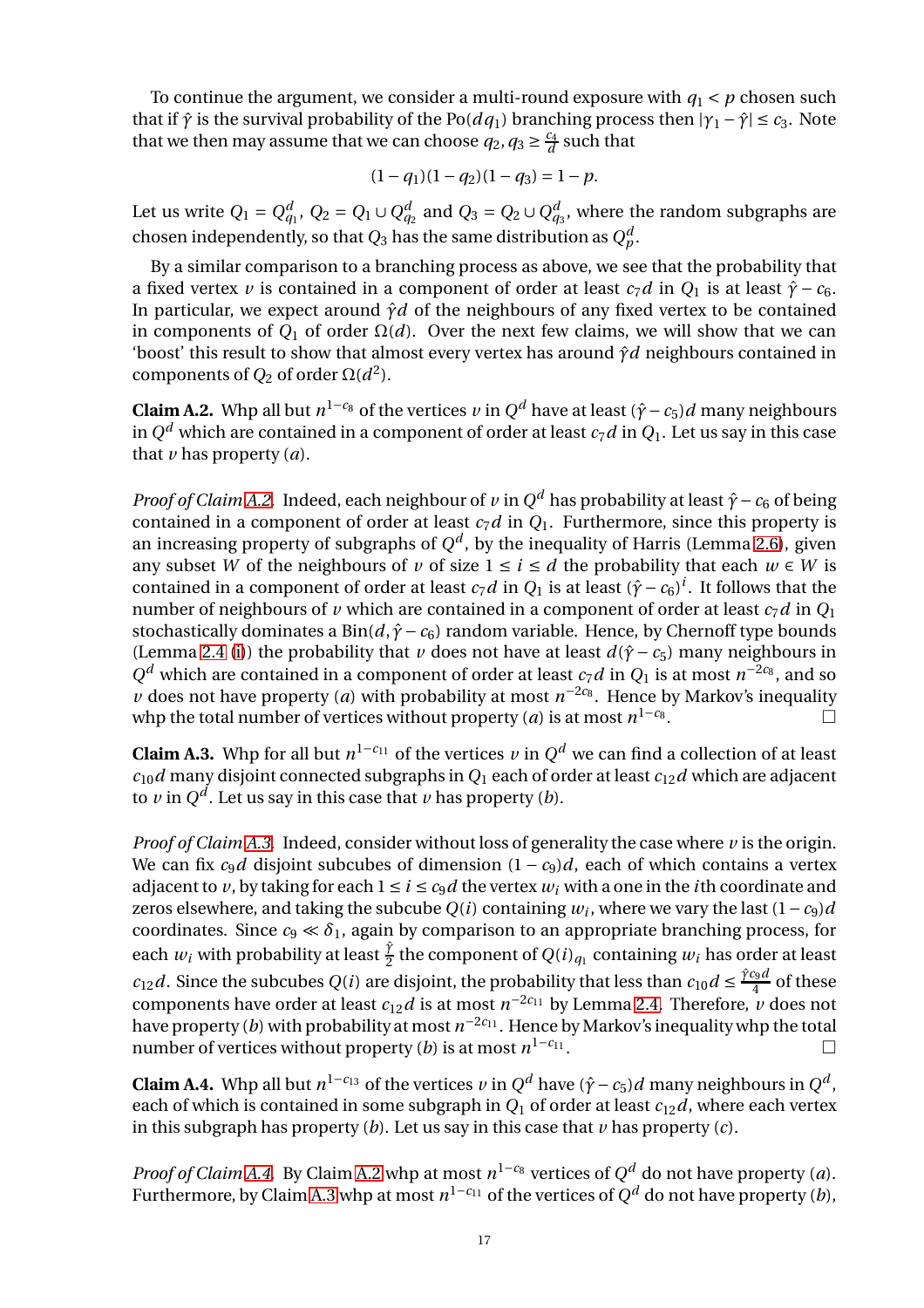and so whp the number of vertices at distance at most  $c_{12}d$  from a vertex without property (*b*) is at most

$$
n^{1-c_{11}}\sum_{i\leq c_{12}d} \binom{d}{i} \leq c_{12}dn^{1-c_{11}}\left(\frac{e}{c_{12}}\right)^{c_{12}d} \leq n^{1-2c_{13}}
$$

since  $c_{12} \ll c_{11}$ . However, clearly any vertex without property (*c*) must either not have property (*a*), or be within distance  $c_{12}d$  from a vertex without property (*b*). Hence, whp the number of vertices without property  $(c)$  is at most  $n^{1-2c_{13}} + n^{1-c_8} \le n^{1-c_{13}}$ .

We now use our first sprinkling step to merge most of these disjoint connected subgraphs into ones of quadratic order.

<span id="page-17-0"></span>**Claim A.5.** Whp in  $Q_2 = Q_1 \cup Q_{q_2}^d$  all but  $n^{1-c_{16}}$  of the vertices  $\nu$  in  $Q^d$  are adjacent in  $Q^d$  to at least  $(\hat{\gamma} - c_5)d$  many vertices lying in components of order at least  $c_{15}d^2$  in  $Q_2$ . Let us say in this case that *v* has property (*d*).

*Proof of Claim [A.5.](#page-17-0)* After exposing*Q*1, by Claim [A.4](#page-16-2) whp the number of vertices without property (*c*) is at most  $n^{1-c_{13}}$ . For each vertex *v* with property (*c*), let us fix a family  $S_v$  of ( $\hat{\gamma} - c_5$ ) *d* subgraphs of  $Q_1$  of order  $c_{12}d$  witnessing that  $\nu$  has property (*c*). Similarly for each vertex  $\nu$ with property (*b*), let us fix a family  $T_\nu$  of  $c_{10}d$  disjoint connected subgraphs of  $Q_1$  of order  $c_{12}d$  witnessing that *v* has property (*b*).

Consider a fixed subgraph  $H \in S_v$  for some *v* with vertex set  $C = V(H)$ , and let  $C' \subseteq C$  be a set of vertices with the same parity of size  $|C|/2$ . Let  $C' = \{v_1, v_2, ...\}$ . We will grow a vertex set *A* containing*C* which induces a connected subgraph of *Q*<sup>2</sup> inductively until it reaches an appropriate size. Let us set initially  $A(0) = C$ .

If  $|A(i-1)|$  ≥  $c_{15}d^2$  we let  $A(i) = A(i-1)$ . Otherwise, since *v* has property (*c*), each *v*<sub>*i*</sub> has property (*b*), and so we can consider the family  $T_{\nu_i}$  of disjoint subgraphs of  $Q_1$  which are adjacent to  $v_i$  in  $Q^d$ . Since  $|A(i-1)| < c_{15}d^2$  we may assume that at most  $\frac{c_{10}}{2}d$  of the subgraphs in  $T_{\nu_i}$  meet  $A(i-1)$  in more than  $\frac{c_{12}}{2}d$  vertices. Let  $T'_{\nu_i}$  be a subfamily of  $\frac{c_{10}}{2}d$ subgraphs, each of which meets  $A(i-1)$  in at most  $\frac{c_{12}}{2}d$  vertices.

We expose the edges between  $v_i$  and each subgraph in  $T'_{v_i}$  in  $Q_{p_2}^d$ , and we let  $A(i)$  be  $A(i-1)$ together with the vertex sets of all the subgraphs in  $T'_{\nu_i}$  which are connected to  $A(i-1)$  in this manner. Let *A* be the final subgraph built in this manner.

We say that stage *i* is successful if  $|A(i-1)| \ge c_{15}d^2$  or at least one of the exposed edges is present in  $Q_{p_2}^d.$  Note that the probability that a round is successful is at least

$$
1 - \left(1 - \frac{c_4}{d}\right)^{\frac{c_{10}}{2} d} \ge c_{14}.
$$

Let *r* be the number of rounds which are successful. Then  $|A| \ge \min\{r\frac{c_{12}}{2}\}$  $\frac{d}{2}d$ ,  $c_{15}d^2$ .

Note that, since the parity of each  $v_i \in C'$  is the same, and we only expose edges adjacent to  $v_i$  in stage  $i$ , the outcome of each stage is independent. Hence,  $r$  stochastically dominates a Bin( $|C|$ ,  $c_{14}$ ) random variable, whose expectation is  $\frac{c_{12}c_{14}}{2}d$ . Hence, it follows again from Lemma [2.4](#page-4-0) [\(i\)](#page-4-2) that the probability that  $|A| \le c_{15} d^2$  is at most  $n^{-4c_{16}}$ .

Hence, we have shown that for any fixed subgraph  $C \in S_v$ , the probability that *C* is not contained in a component of  $Q_2$  of order at least  $c_{15}d^2$  is at most  $n^{-4c_{16}}.$  It follows that the expected number of subgraphs*C* such that*C* is not contained in a component of *Q*<sup>2</sup> of order at least  $c_{15}d^2$  and  $C \in S_v$  for some *v* is at most  $(\hat{\gamma} - c_5)dn^{1-4c_{16}} \leq n^{1-3c_{16}}$ . As before, it follows from Markov's inequality that whp the number of such subgraphs is at most  $n^{1-2c_{16}}.$ 

In particular, whp the number of vertices with property (*c*) but not (*d*) is at most  $n^{1-2d c_{16}}$ , and so the number of vertices without property (*d*) is at most  $n^{1-c_{16}}$ . — Процессиональные просто производство и продага в собстановки с производство и производство и с производств<br>В собстановки с производство и с производство и с производство и с производство и с производство и с производс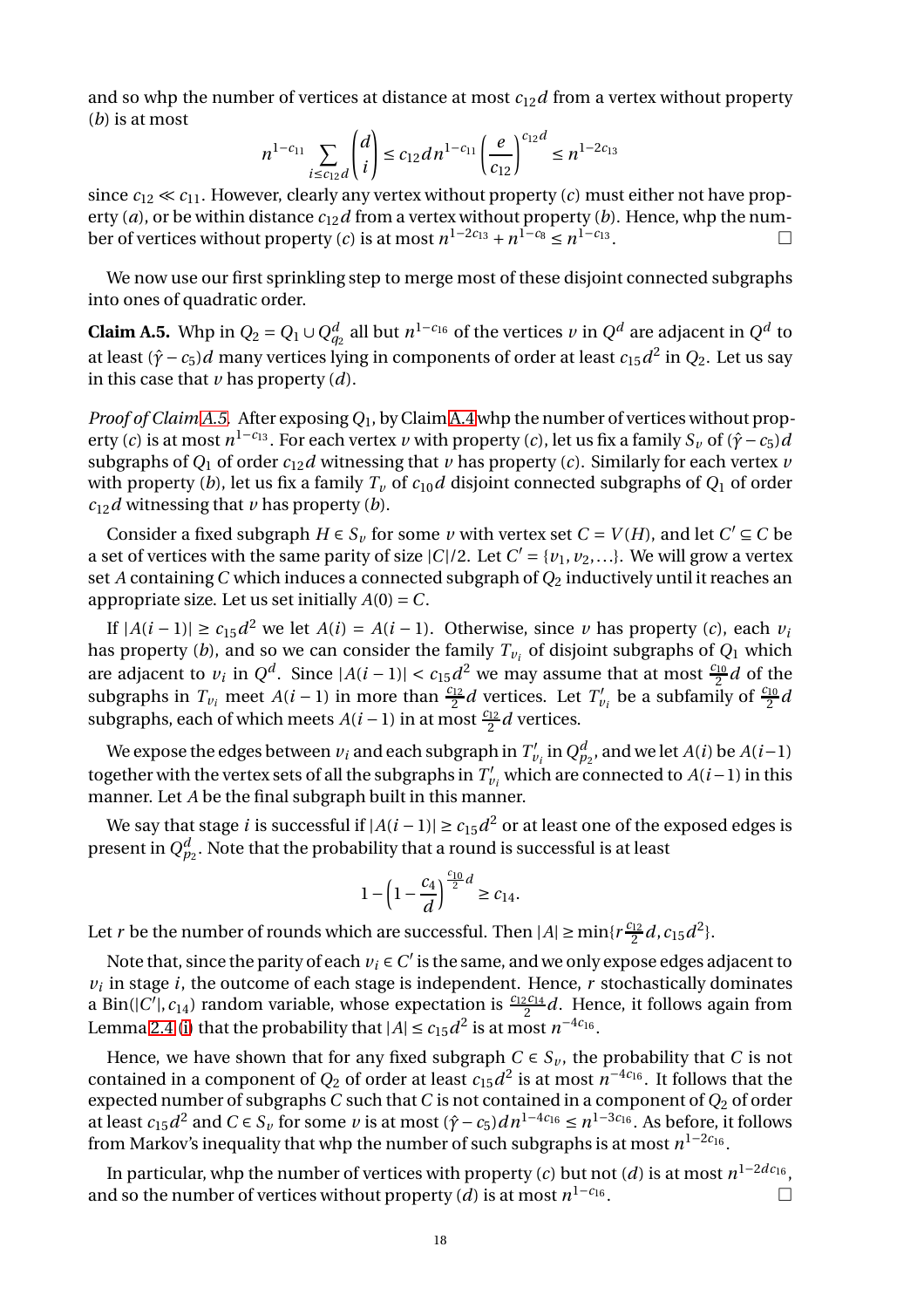In particular, since it is an increasing property and  $Q_2 \subseteq Q_3$ , it follows from Claim [A.5](#page-17-0) that property [\(iii\)](#page-5-2) of Theorem [3.1](#page-5-1) holds in  $Q_3$ , with  $\delta_3 = c_{15} \ll \delta_2$ ,  $\delta_4 = (\hat{\gamma} - c_5)$  and  $\delta_5 = c_{16}$ . Furthermore, since each vertex with property (*d*) is adjacent to at least  $(\hat{\gamma} - c_5)d$  many vertices contained in components of order at least  $c_{15}d^2$ , it follows by double counting that the number of vertices contained in components of order at least  $c_{15}d^2$  in  $Q_2$ , and hence in  $Q_3$ , is at least

<span id="page-18-0"></span>
$$
\frac{(n - n^{1 - c_{16}})(\hat{\gamma} - c_5)d}{d} \ge (\hat{\gamma} - 2c_5)n.
$$
 (6)

Next, we show that whp almost all the vertices in large components in  $Q_2$  belong to the largest component of *Q*3. Hence, we will be able to deduce properties [\(i\)](#page-5-5) and [\(ii\)](#page-5-6) of Theorem [3.1](#page-5-1) from [\(6\)](#page-18-0), together with [\(5\)](#page-15-11).

So, to that end, let us denote by *X* the set of vertices without property (*d*) and let *Y* be the set of vertices contained in components of order at least  $c_{15}d^2$  in  $Q_2$ . Note that, by definition, every vertex not in *X* is adjacent to at least  $(\hat{\gamma} - c_5)d$  many vertices in *Y*.

<span id="page-18-1"></span>**Claim A.6.** Whp for every partition of  $Y = A \cup B$  with  $\min\{|A|, |B|\} \ge c_{17}n$  there is an edge between *A* and *B* in  $Q_3 = Q_2 \cup Q_{q_3}^d$ .

*Proof of Claim [A.6.](#page-18-1)* Indeed, if there is a component *C* of order at least  $c_{15}d^2$  in  $Q_2$  such that *C*∩*A* and *C*∩*B* are both non-empty, then there is a path between *A* and *B* in  $Q_2$  ⊆  $Q_3$ . Hence, we may restrict ourselves to partitions of *Y* which partition the components of *Q*<sup>2</sup> of order at least  $c_{15}d^2$ . Since there are at most  $\frac{n}{c_{15}d^2}$  many such components in  $Q_2$ , it follows that the total number of possible partitions to consider is at most  $2^{\frac{n}{c_{15}}}$  $\sqrt[c_{15}d^2]$ . We will show that the

probability that there is no path across such a partition is at most  $\exp\left(-\frac{n}{c_{150}}\right)$  $\left(\frac{n}{c_{15}d^2}\right)$ , and hence by the union bound whp the claim holds.

To this end, let us consider the inclusive neighbourhoods *N*(*A*) and *N*(*B*) of *A* and *B* respectively in  $Q_2$ , and let  $D = N(A) \cap N(B)$ . We split into two cases. Let us suppose first that  $|D| \geq \frac{4n}{c_{19}d}$ .

In this case, let  $D' = D \setminus X$ , so that  $|D'| \ge \frac{2n}{c_{19}d}$ , and let  $D'' \subset D'$  be a set of at least  $\frac{|D'|}{2} \ge \frac{n}{c_{19}d}$ *c*19*d* vertices of the same parity.

For each vertex  $x \in D''$  we claim that the probability that there is a path from *A* to *B* in  $Q_{q_3}^d$  of length at most two which contains *x* is at least  $\frac{c_{18}}{d}$ . Indeed, suppose that  $x \notin A \cup B$ , then since  $x \in D$  it has at least one neighbour in both *A* and *B*, and since  $x \not\in X$  it has at least (*γ*ˆ−*c*5) 2 *d* neighbours in one of *A* or *B*. Hence, such a path exists with probability at least

$$
q_3\left(1-(1-q_3)^{\frac{(\hat{\gamma}-c_5)}{2}d}\right)\geq \frac{c_{18}}{d}.
$$

The case where  $x \in A$  or *B* is similar.

However, since these events depend on pairwise disjoint edge sets, and hence are independent for different *x*, it follows that the probability that no  $x \in D''$  joins *A* to *B* is at most

$$
\left(1 - \frac{c_{18}}{d}\right)^{|D''|} \le \left(1 - \frac{c_{18}}{d}\right)^{\frac{n}{c_{19}d}} \le \exp\left(-\frac{n}{c_{15}d^2}\right).
$$

In the second case, we may assume that  $|D| < \frac{4n}{c_{19}d}$ . In this case, we note that  $|N(A)| \ge |A| \ge$  $c_{17}n$  and  $|N(A)^c| \ge |B| - |D| \ge \frac{c_{17}}{2}n$ . Hence, by Theorem [2.7](#page-5-3) there is a matching *F* of size at least  $\frac{2c_{20}n}{\sqrt{d}}$  between *N*(*A*) and *N*(*A*)<sup>*c*</sup>. If we let *F*<sup> $\prime$ </sup>  $\subseteq$  *F* be those edges which do not have an endpoint in *D* or *X*, then  $|F'| \ge \frac{c_{20}n}{\sqrt{d}}$ .